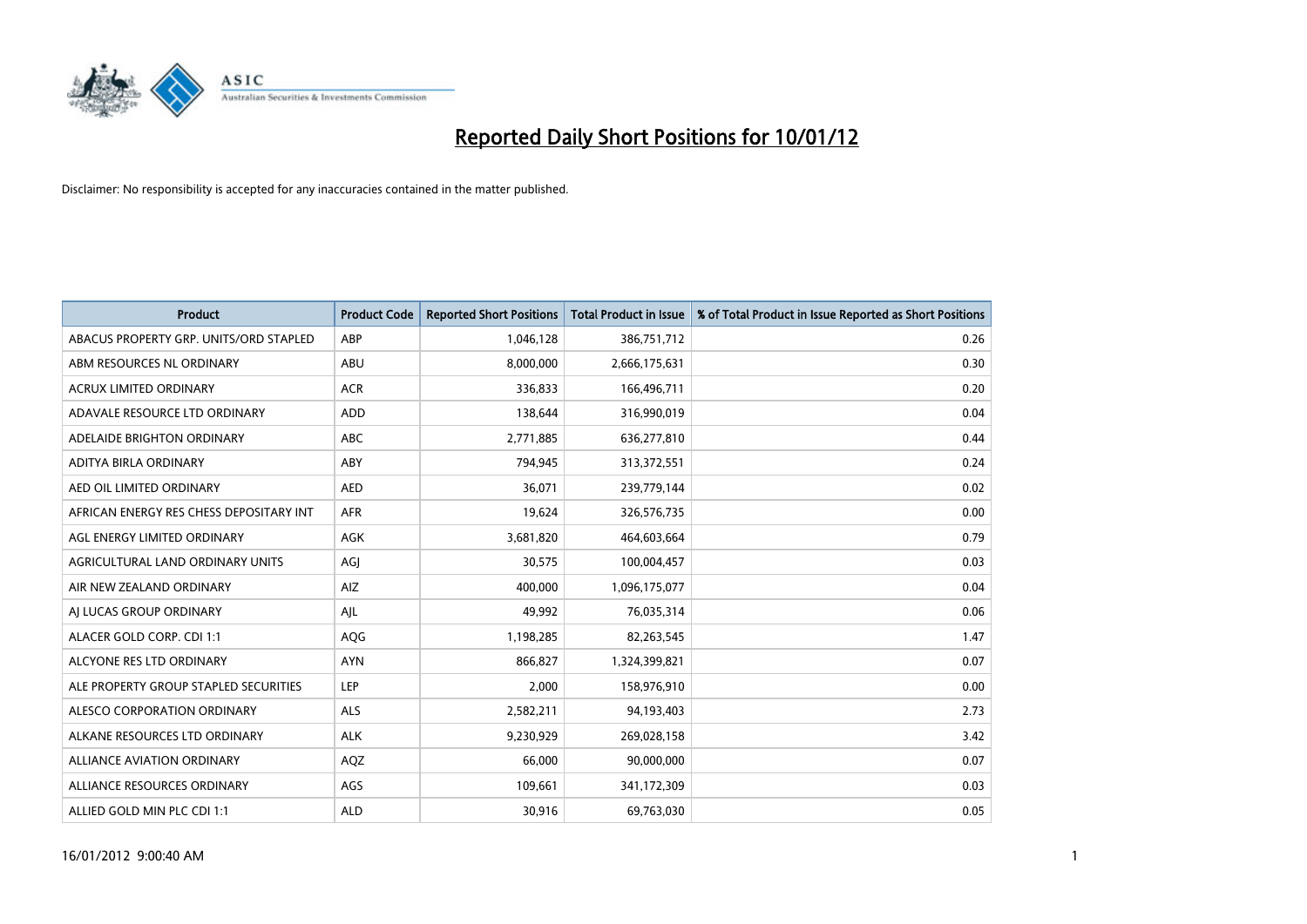

| <b>Product</b>                          | <b>Product Code</b> | <b>Reported Short Positions</b> | <b>Total Product in Issue</b> | % of Total Product in Issue Reported as Short Positions |
|-----------------------------------------|---------------------|---------------------------------|-------------------------------|---------------------------------------------------------|
| ALLIED HEALTH LTD ORDINARY              | AHZ                 | 134,528                         | 656,382,383                   | 0.02                                                    |
| ALTONA MINING LTD ORDINARY              | <b>AOH</b>          | 828,956                         | 518,757,704                   | 0.16                                                    |
| ALUMINA LIMITED ORDINARY                | <b>AWC</b>          | 35,880,821                      | 2,440,196,187                 | 1.47                                                    |
| AMADEUS ENERGY ORDINARY                 | AMU                 | 454,000                         | 274,786,018                   | 0.17                                                    |
| AMALGAMATED HOLDINGS ORDINARY           | AHD                 | 21,221                          | 157,533,146                   | 0.01                                                    |
| AMCOR LIMITED ORDINARY                  | <b>AMC</b>          | 4,733,527                       | 1,213,746,007                 | 0.38                                                    |
| AMP LIMITED ORDINARY                    | AMP                 | 12,257,062                      | 2,854,672,784                 | 0.42                                                    |
| AMPELLA MINING ORDINARY                 | <b>AMX</b>          | 710,116                         | 205,985,108                   | 0.35                                                    |
| ANSELL LIMITED ORDINARY                 | <b>ANN</b>          | 2,979,763                       | 130,656,668                   | 2.26                                                    |
| ANTARES ENERGY LTD ORDINARY             | <b>AZZ</b>          | 91,636                          | 260,000,000                   | 0.04                                                    |
| ANZ BANKING GRP LTD ORDINARY            | ANZ                 | 15,196,926                      | 2,678,835,014                 | 0.54                                                    |
| APA GROUP STAPLED SECURITIES            | <b>APA</b>          | 9,262,844                       | 639,334,625                   | 1.44                                                    |
| APEX MINERALS NL ORDINARY               | <b>AXM</b>          | 885,146                         | 5,550,243,713                 | 0.02                                                    |
| APN EUROPEAN RETAIL UNITS STAPLED SEC.  | <b>AEZ</b>          | 11,832                          | 544,910,660                   | 0.00                                                    |
| APN NEWS & MEDIA ORDINARY               | <b>APN</b>          | 26,413,066                      | 630,211,415                   | 4.19                                                    |
| AQUARIUS PLATINUM. ORDINARY             | <b>AOP</b>          | 3,923,253                       | 470,312,578                   | 0.82                                                    |
| AQUILA RESOURCES ORDINARY               | <b>AQA</b>          | 6,992,545                       | 411,804,442                   | 1.67                                                    |
| ARAFURA RESOURCE LTD ORDINARY           | <b>ARU</b>          | 11,281,388                      | 367,980,342                   | 3.04                                                    |
| ARB CORPORATION ORDINARY                | ARP                 | 16,455                          | 72,481,302                    | 0.01                                                    |
| ARDENT LEISURE GROUP STAPLED SECURITIES | AAD                 | 825.737                         | 324,236,390                   | 0.26                                                    |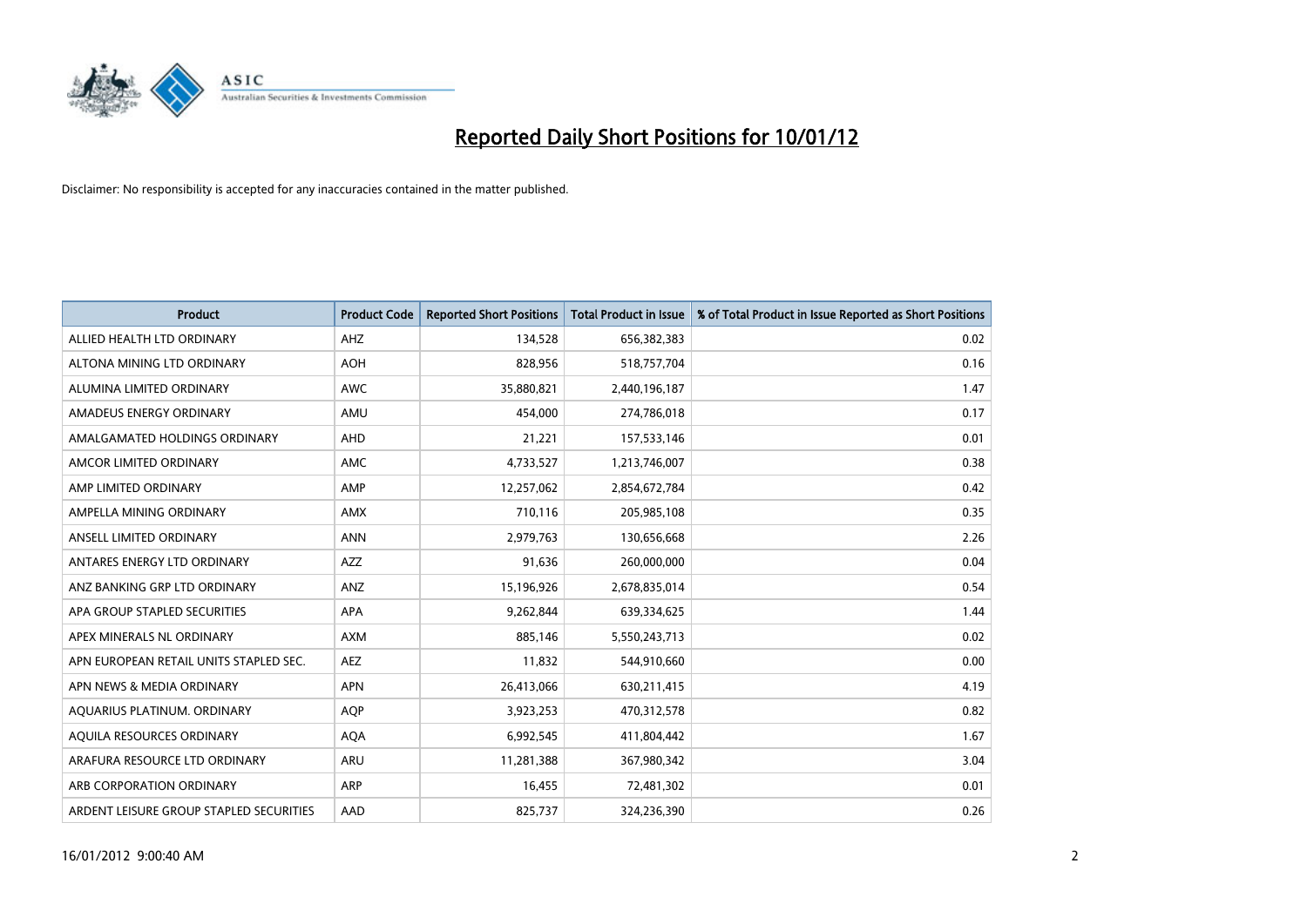

| <b>Product</b>                          | <b>Product Code</b> | <b>Reported Short Positions</b> | <b>Total Product in Issue</b> | % of Total Product in Issue Reported as Short Positions |
|-----------------------------------------|---------------------|---------------------------------|-------------------------------|---------------------------------------------------------|
| ARISTOCRAT LEISURE ORDINARY             | <b>ALL</b>          | 23,622,418                      | 543,181,024                   | 4.35                                                    |
| ASCIANO LIMITED ORDINARY                | <b>AIO</b>          | 5,707,700                       | 975,385,664                   | 0.56                                                    |
| ASG GROUP LIMITED ORDINARY              | <b>ASZ</b>          | 171,613                         | 171,456,889                   | 0.10                                                    |
| ASPEN GROUP ORD/UNITS STAPLED           | APZ                 | 991,173                         | 591,084,183                   | 0.15                                                    |
| ASPIRE MINING LTD ORDINARY              | <b>AKM</b>          | 494,406                         | 620,594,556                   | 0.08                                                    |
| <b>ASTON RES LTD ORDINARY</b>           | <b>AZT</b>          | 666,042                         | 204,668,861                   | 0.31                                                    |
| ASTRO JAP PROP GROUP STAPLED SECURITIES | AJA                 | 22,295                          | 58,445,002                    | 0.03                                                    |
| ASX LIMITED ORDINARY                    | ASX                 | 2,666,740                       | 175,136,729                   | 1.53                                                    |
| ATLAS IRON LIMITED ORDINARY             | <b>AGO</b>          | 18,011,441                      | 894,684,560                   | 2.01                                                    |
| <b>AURORA OIL &amp; GAS ORDINARY</b>    | <b>AUT</b>          | 11,599,314                      | 411,655,343                   | 2.82                                                    |
| AUSDRILL LIMITED ORDINARY               | <b>ASL</b>          | 139,118                         | 303,188,155                   | 0.04                                                    |
| <b>AUSENCO LIMITED ORDINARY</b>         | AAX                 | 1,448,442                       | 123,258,843                   | 1.17                                                    |
| AUSTAL LIMITED ORDINARY                 | ASB                 | 244,753                         | 188,069,638                   | 0.12                                                    |
| <b>AUSTAR UNITED ORDINARY</b>           | <b>AUN</b>          | 10,663,031                      | 1,271,505,737                 | 0.84                                                    |
| AUSTBROKERS HOLDINGS ORDINARY           | <b>AUB</b>          | 2                               | 55,545,576                    | 0.00                                                    |
| AUSTIN ENGINEERING ORDINARY             | ANG                 | 55,943                          | 72,314,403                    | 0.07                                                    |
| <b>AUSTRALAND ASSETS ASSETS</b>         | AAZPB               | 1,168                           | 2,750,000                     | 0.04                                                    |
| AUSTRALAND PROPERTY STAPLED SECURITY    | <b>ALZ</b>          | 707,052                         | 576,846,597                   | 0.11                                                    |
| AUSTRALIAN AGRICULT, ORDINARY           | AAC                 | 942,543                         | 312,892,824                   | 0.29                                                    |
| <b>AUSTRALIAN EDUCATION UNITS</b>       | <b>AEU</b>          | 625.000                         | 175,465,397                   | 0.36                                                    |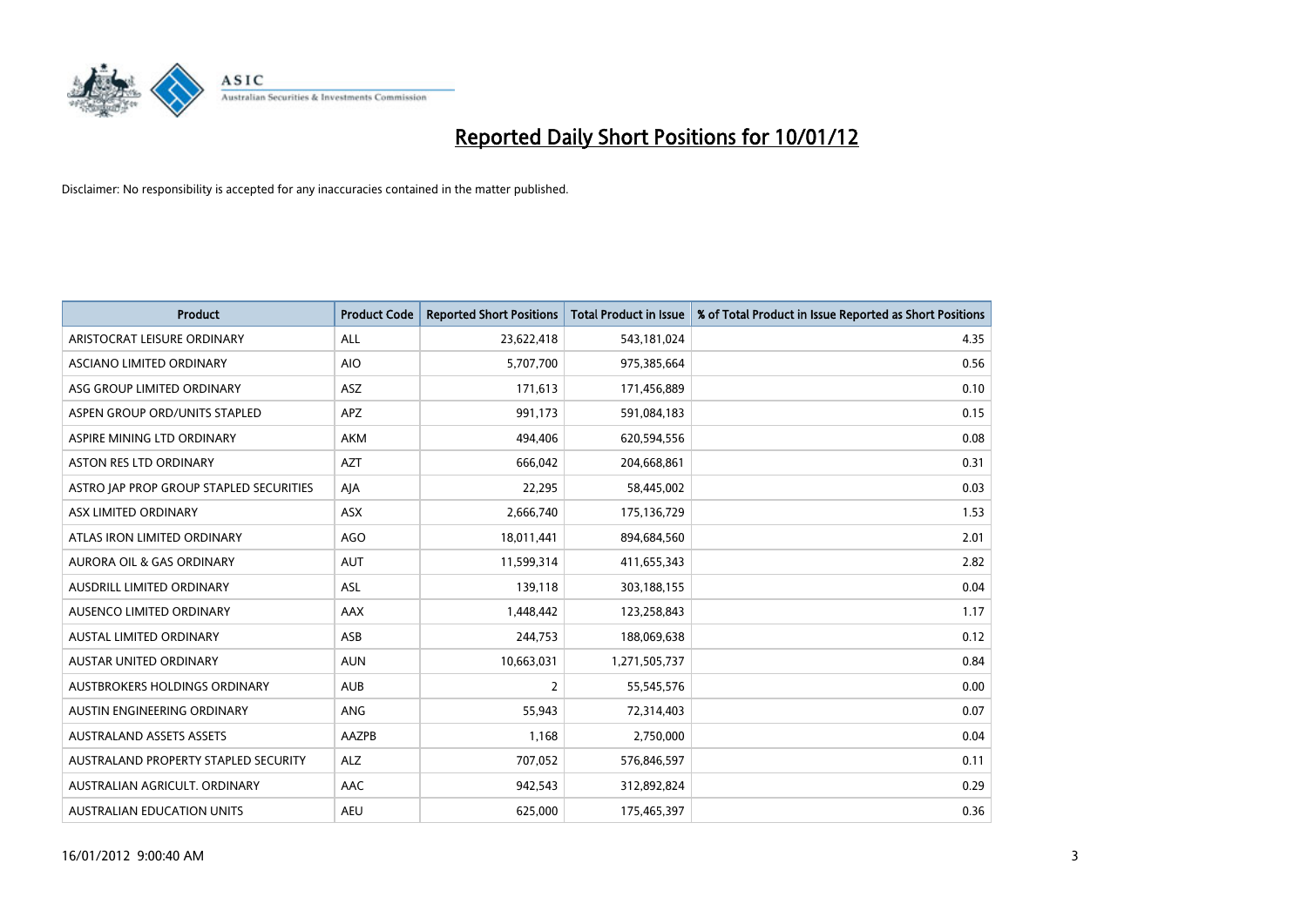

| <b>Product</b>                       | <b>Product Code</b> | <b>Reported Short Positions</b> | <b>Total Product in Issue</b> | % of Total Product in Issue Reported as Short Positions |
|--------------------------------------|---------------------|---------------------------------|-------------------------------|---------------------------------------------------------|
| AUSTRALIAN FOUNDAT, ORDINARY         | AFI                 | 1,600                           | 1,023,675,745                 | 0.00                                                    |
| AUSTRALIAN INFRASTR. UNITS/ORDINARY  | <b>AIX</b>          | 12,073,388                      | 620,733,944                   | 1.94                                                    |
| AUSTRALIAN MINES LTD ORDINARY        | <b>AUZ</b>          | 1,400,000                       | 636,910,317                   | 0.22                                                    |
| AUSTRALIAN PHARM. ORDINARY           | API                 | 357,390                         | 488,115,883                   | 0.07                                                    |
| AUTOMOTIVE HOLDINGS ORDINARY         | <b>AHE</b>          | 4,742                           | 260,579,682                   | 0.00                                                    |
| AVANCO RESOURCES LTD ORDINARY        | AVB                 | 240,000                         | 800,355,710                   | 0.03                                                    |
| AVEXA LIMITED ORDINARY               | <b>AVX</b>          | 243.657                         | 847,688,779                   | 0.03                                                    |
| AWE LIMITED ORDINARY                 | <b>AWE</b>          | 1,911,197                       | 521,871,941                   | 0.35                                                    |
| AZUMAH RESOURCES ORDINARY            | <b>AZM</b>          | 279,039                         | 282,020,356                   | 0.10                                                    |
| <b>BANDANNA ENERGY ORDINARY</b>      | <b>BND</b>          | 2,069,538                       | 528,481,199                   | 0.40                                                    |
| BANK OF QUEENSLAND. ORDINARY         | <b>BOQ</b>          | 11,606,265                      | 229,598,329                   | 5.02                                                    |
| <b>BANNERMAN RESOURCES ORDINARY</b>  | <b>BMN</b>          | 2,902                           | 272,892,883                   | 0.00                                                    |
| <b>BASE RES LIMITED ORDINARY</b>     | <b>BSE</b>          | 1,255,874                       | 460,440,029                   | 0.28                                                    |
| <b>BATHURST RESOURCES ORDINARY</b>   | <b>BTU</b>          | 16,323,582                      | 689,447,997                   | 2.37                                                    |
| <b>BAUXITE RESOURCE LTD ORDINARY</b> | <b>BAU</b>          | 12,000                          | 235,379,896                   | 0.01                                                    |
| BC IRON LIMITED ORDINARY             | <b>BCI</b>          | 44,021                          | 95,311,000                    | 0.04                                                    |
| BEACH ENERGY LIMITED ORDINARY        | <b>BPT</b>          | 9,719,087                       | 1,112,199,119                 | 0.87                                                    |
| BEADELL RESOURCE LTD ORDINARY        | <b>BDR</b>          | 4,600,367                       | 657,906,946                   | 0.72                                                    |
| BENDIGO AND ADELAIDE ORDINARY        | <b>BEN</b>          | 5,770,227                       | 383,745,148                   | 1.48                                                    |
| BERKELEY RESOURCES ORDINARY          | <b>BKY</b>          | 357,093                         | 174,298,273                   | 0.20                                                    |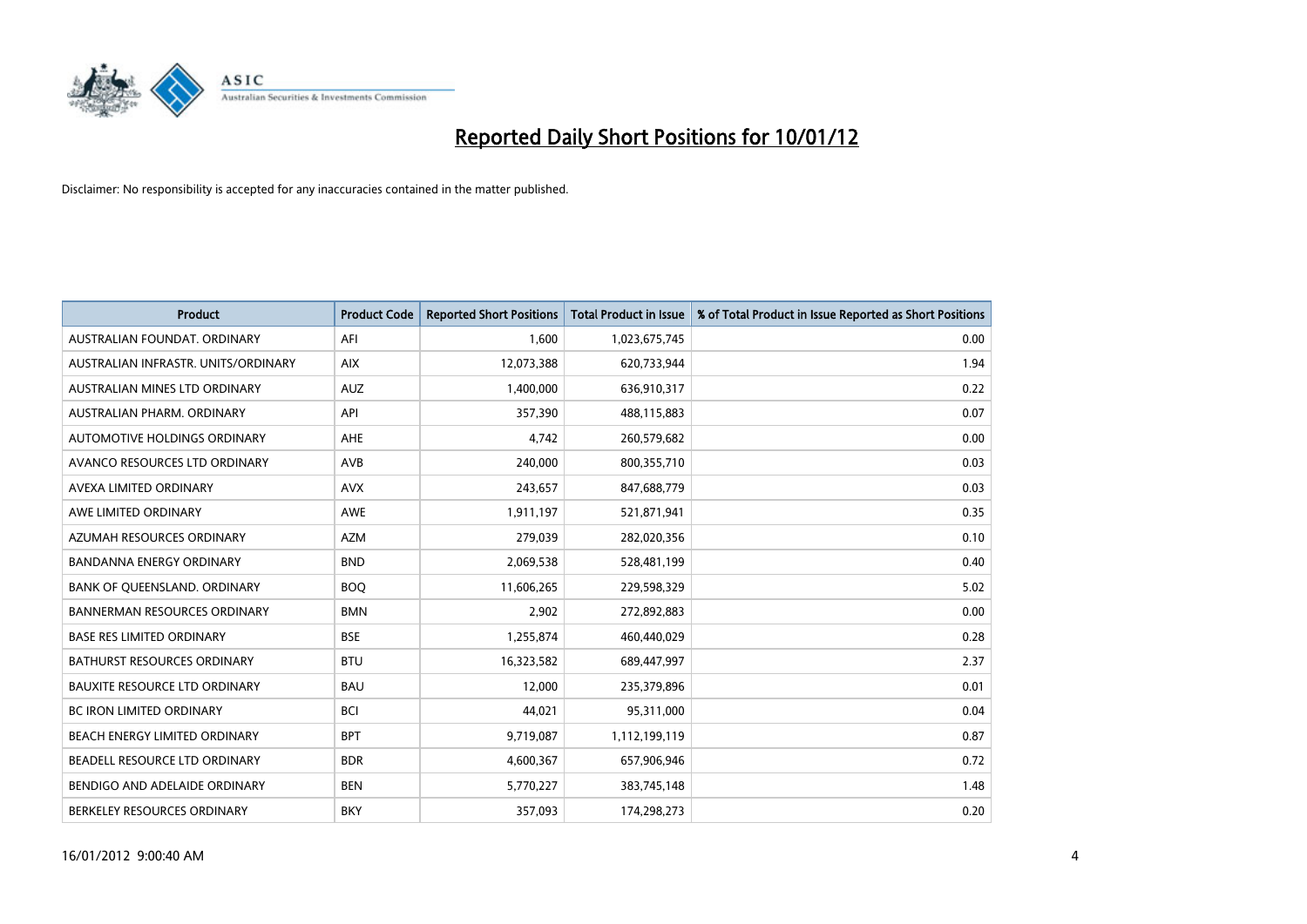

| <b>Product</b>                       | <b>Product Code</b> | <b>Reported Short Positions</b> | <b>Total Product in Issue</b> | % of Total Product in Issue Reported as Short Positions |
|--------------------------------------|---------------------|---------------------------------|-------------------------------|---------------------------------------------------------|
| BETASHARES ASX RES ETF UNITS         | <b>ORE</b>          | 88,570                          | 4,219,665                     | 2.10                                                    |
| <b>BHP BILLITON LIMITED ORDINARY</b> | <b>BHP</b>          | 28,650,052                      | 3,211,691,105                 | 0.88                                                    |
| <b>BILLABONG ORDINARY</b>            | <b>BBG</b>          | 27,698,032                      | 255,102,103                   | 10.84                                                   |
| <b>BIONOMICS LIMITED ORDINARY</b>    | <b>BNO</b>          | 4,513                           | 344,781,779                   | 0.00                                                    |
| <b>BIOTA HOLDINGS ORDINARY</b>       | <b>BTA</b>          | 1,553,139                       | 181,703,711                   | 0.85                                                    |
| BKI INVESTMENT LTD ORDINARY          | BKI                 | 508                             | 425,549,573                   | 0.00                                                    |
| <b>BLACKTHORN RESOURCES ORDINARY</b> | <b>BTR</b>          | 35,848                          | 122,918,000                   | 0.03                                                    |
| <b>BLUESCOPE STEEL LTD ORDINARY</b>  | <b>BSL</b>          | 31,907,298                      | 3,349,185,247                 | 0.94                                                    |
| <b>BOART LONGYEAR ORDINARY</b>       | <b>BLY</b>          | 3,351,374                       | 461, 163, 412                 | 0.72                                                    |
| <b>BOOM LOGISTICS ORDINARY</b>       | <b>BOL</b>          | 337,999                         | 468,663,585                   | 0.07                                                    |
| BORAL LIMITED, ORDINARY              | <b>BLD</b>          | 28,996,684                      | 744,729,957                   | 3.89                                                    |
| BOTSWANA METALS LTD ORDINARY         | <b>BML</b>          | 7,000                           | 143,717,013                   | 0.00                                                    |
| <b>BOW ENERGY LIMITED ORDINARY</b>   | <b>BOW</b>          | 58,683                          | 361,926,672                   | 0.02                                                    |
| <b>BRADKEN LIMITED ORDINARY</b>      | <b>BKN</b>          | 2,175,891                       | 166,624,800                   | 1.30                                                    |
| <b>BRAMBLES LIMITED ORDINARY</b>     | <b>BXB</b>          | 14,084,007                      | 1,480,384,307                 | 0.95                                                    |
| <b>BREVILLE GROUP LTD ORDINARY</b>   | <b>BRG</b>          | 2,739                           | 130,095,322                   | 0.00                                                    |
| <b>BRICKWORKS LIMITED ORDINARY</b>   | <b>BKW</b>          | 55,177                          | 147,567,333                   | 0.04                                                    |
| <b>BROCKMAN RESOURCES ORDINARY</b>   | <b>BRM</b>          | 80,345                          | 144,803,151                   | 0.04                                                    |
| BT INVESTMENT MNGMNT ORDINARY        | <b>BTT</b>          | 1,128,959                       | 267,906,977                   | 0.42                                                    |
| <b>BURU ENERGY ORDINARY</b>          | <b>BRU</b>          | 5,541,483                       | 234,204,477                   | 2.37                                                    |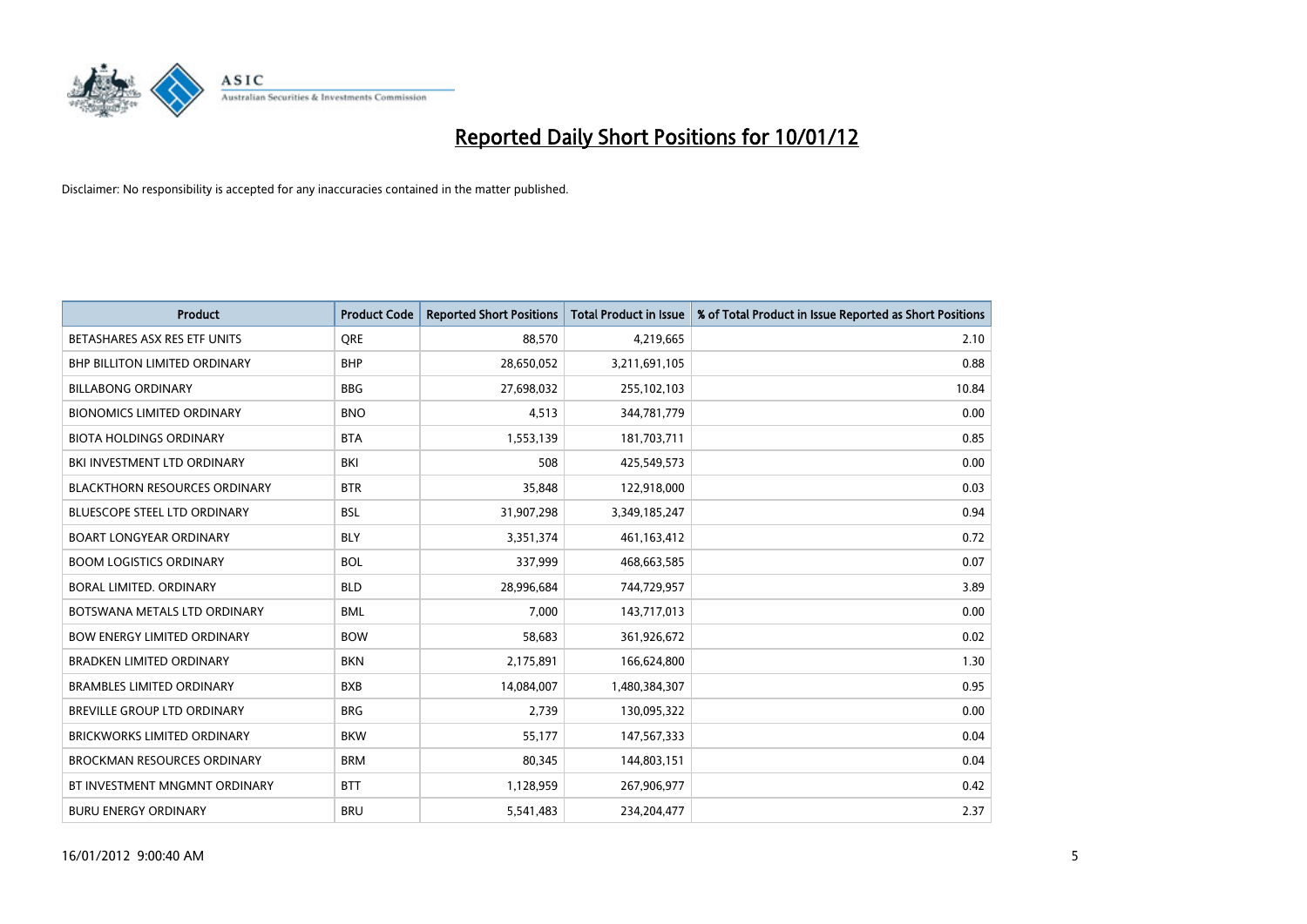

| <b>Product</b>                                | <b>Product Code</b> | <b>Reported Short Positions</b> | <b>Total Product in Issue</b> | % of Total Product in Issue Reported as Short Positions |
|-----------------------------------------------|---------------------|---------------------------------|-------------------------------|---------------------------------------------------------|
| <b>BWP TRUST ORDINARY UNITS</b>               | <b>BWP</b>          | 367,060                         | 520,012,793                   | 0.06                                                    |
| CABCHARGE AUSTRALIA ORDINARY                  | CAB                 | 567,328                         | 120,437,014                   | 0.47                                                    |
| <b>CALTEX AUSTRALIA ORDINARY</b>              | <b>CTX</b>          | 6,484,909                       | 270,000,000                   | 2.39                                                    |
| CAMPBELL BROTHERS ORDINARY                    | <b>CPB</b>          | 740,676                         | 67,503,411                    | 1.10                                                    |
| CAPE LAMBERT RES LTD ORDINARY                 | <b>CFE</b>          | 762,151                         | 688,108,792                   | 0.11                                                    |
| CAR PARK TECH LTD ORDINARY                    | <b>CPZ</b>          | 90,000                          | 133,358,602                   | 0.07                                                    |
| <b>CARBON ENERGY ORDINARY</b>                 | <b>CNX</b>          | 482.606                         | 768,126,960                   | 0.06                                                    |
| <b>CARDNO LIMITED ORDINARY</b>                | CDD                 | 5,944                           | 112,883,692                   | 0.00                                                    |
| CARNARVON PETROLEUM ORDINARY                  | <b>CVN</b>          | 1,732,460                       | 693,320,634                   | 0.25                                                    |
| <b>CARNEGIE WAVE ENERGY ORDINARY</b>          | <b>CWE</b>          | 83,000                          | 1,021,487,627                 | 0.01                                                    |
| <b>CARPATHIAN RESOURCES ORDINARY</b>          | <b>CPN</b>          | 75,000                          | 304,535,101                   | 0.02                                                    |
| CARPENTARIA EXP. LTD ORDINARY                 | CAP                 | 9,777                           | 98,991,301                    | 0.01                                                    |
| CARSALES.COM LTD ORDINARY                     | <b>CRZ</b>          | 13,062,641                      | 233, 264, 223                 | 5.60                                                    |
| <b>CASH CONVERTERS ORDINARY</b>               | CCV                 | 92,958                          | 379,761,025                   | 0.02                                                    |
| <b>CASPIAN OIL &amp; GAS ORDINARY</b>         | <b>CIG</b>          | 50,000                          | 1,331,500,513                 | 0.00                                                    |
| <b>CELLNET GROUP ORDINARY</b>                 | <b>CLT</b>          | 1,342                           | 60,978,107                    | 0.00                                                    |
| CENTRAL PETROLEUM ORDINARY                    | <b>CTP</b>          | 11,455                          | 1,073,304,842                 | 0.00                                                    |
| <b>CENTRO PROPERTIES UNITS/ORD STAPLED</b>    | <b>CNP</b>          | 2,537                           | 972,414,514                   | 0.00                                                    |
| CENTRO RETAIL AUST ORD/UNIT STAPLED SEC       | <b>CRF</b>          | 140,713                         | 1,340,723,189                 | 0.01                                                    |
| <b>CENTRO RETAIL GROUP STAPLED SECURITIES</b> | <b>CER</b>          | 452.940                         | 2.286.399.424                 | 0.02                                                    |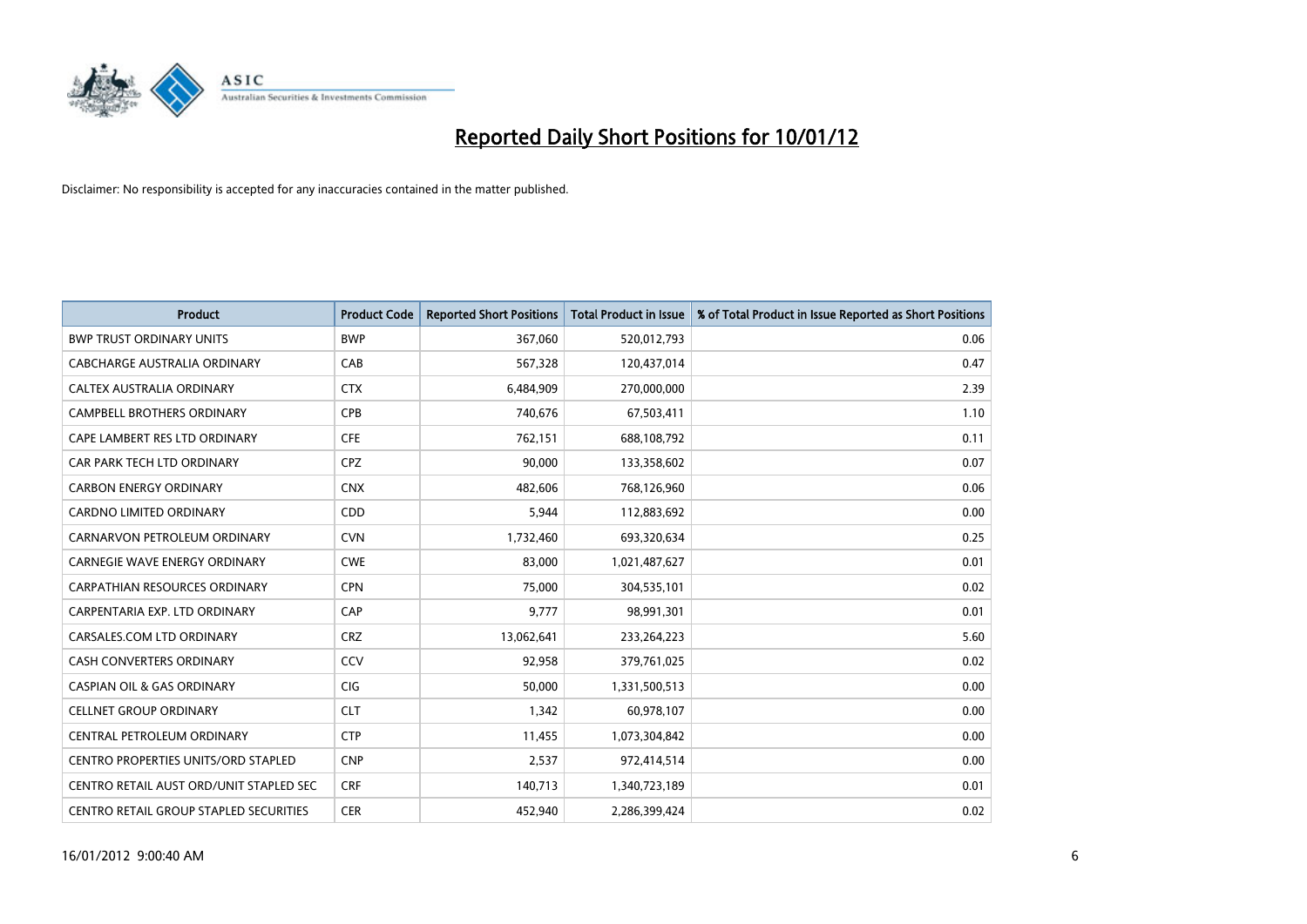

| <b>Product</b>                           | <b>Product Code</b> | <b>Reported Short Positions</b> | <b>Total Product in Issue</b> | % of Total Product in Issue Reported as Short Positions |
|------------------------------------------|---------------------|---------------------------------|-------------------------------|---------------------------------------------------------|
| <b>CERAMIC FUEL CELLS ORDINARY</b>       | <b>CFU</b>          | 227,430                         | 1,366,298,863                 | 0.02                                                    |
| CERRO RESOURCES NL ORDINARY              | <b>CIO</b>          | 1,600                           | 748,768,606                   | 0.00                                                    |
| <b>CFS RETAIL PROPERTY UNITS</b>         | <b>CFX</b>          | 82,838,693                      | 2,839,591,911                 | 2.92                                                    |
| CGA MINING LIMITED ORDINARY              | <b>CGX</b>          | 11,023                          | 333,475,726                   | 0.00                                                    |
| <b>CHALICE GOLD MINES ORDINARY</b>       | <b>CHN</b>          | 200                             | 250,030,886                   | 0.00                                                    |
| CHALLENGER DIV.PRO. STAPLED UNITS        | <b>CDI</b>          | 96,520                          | 883,903,667                   | 0.00                                                    |
| <b>CHALLENGER INFRAST. STAPLED UNITS</b> | <b>CIF</b>          | 71,859                          | 316,223,785                   | 0.02                                                    |
| CHALLENGER LIMITED ORDINARY              | <b>CGF</b>          | 7,870,911                       | 552,513,723                   | 1.44                                                    |
| CHANDLER MACLEOD LTD ORDINARY            | <b>CMG</b>          | 11,970                          | 466,466,720                   | 0.00                                                    |
| CHARTER HALL GROUP STAPLED US PROHIBIT.  | <b>CHC</b>          | 124,999                         | 308,055,896                   | 0.03                                                    |
| <b>CHARTER HALL OFFICE UNIT</b>          | CQ <sub>O</sub>     | 6,214,231                       | 493,319,730                   | 1.24                                                    |
| <b>CHARTER HALL RETAIL UNITS</b>         | <b>COR</b>          | 1,635,050                       | 299,628,571                   | 0.54                                                    |
| <b>CHORUS LIMITED ORDINARY</b>           | <b>CNU</b>          | 1,261,956                       | 385,082,123                   | 0.32                                                    |
| CITIGOLD CORP LTD ORDINARY               | <b>CTO</b>          | 1,355,317                       | 1,105,078,301                 | 0.12                                                    |
| CLINUVEL PHARMACEUT, ORDINARY            | CUV                 | 4,127                           | 30,844,206                    | 0.01                                                    |
| <b>CLOUGH LIMITED ORDINARY</b>           | <b>CLO</b>          | 131,741                         | 769,416,269                   | 0.02                                                    |
| COAL OF AFRICA LTD ORDINARY              | <b>CZA</b>          | 246,967                         | 662,284,573                   | 0.04                                                    |
| COALSPUR MINES LTD ORDINARY              | <b>CPL</b>          | 1,020,336                       | 579,768,744                   | 0.18                                                    |
| <b>COBAR CONSOLIDATED ORDINARY</b>       | CCU                 | 23,225                          | 206,918,037                   | 0.01                                                    |
| COCA-COLA AMATIL ORDINARY                | <b>CCL</b>          | 11,893,750                      | 759,567,552                   | 1.56                                                    |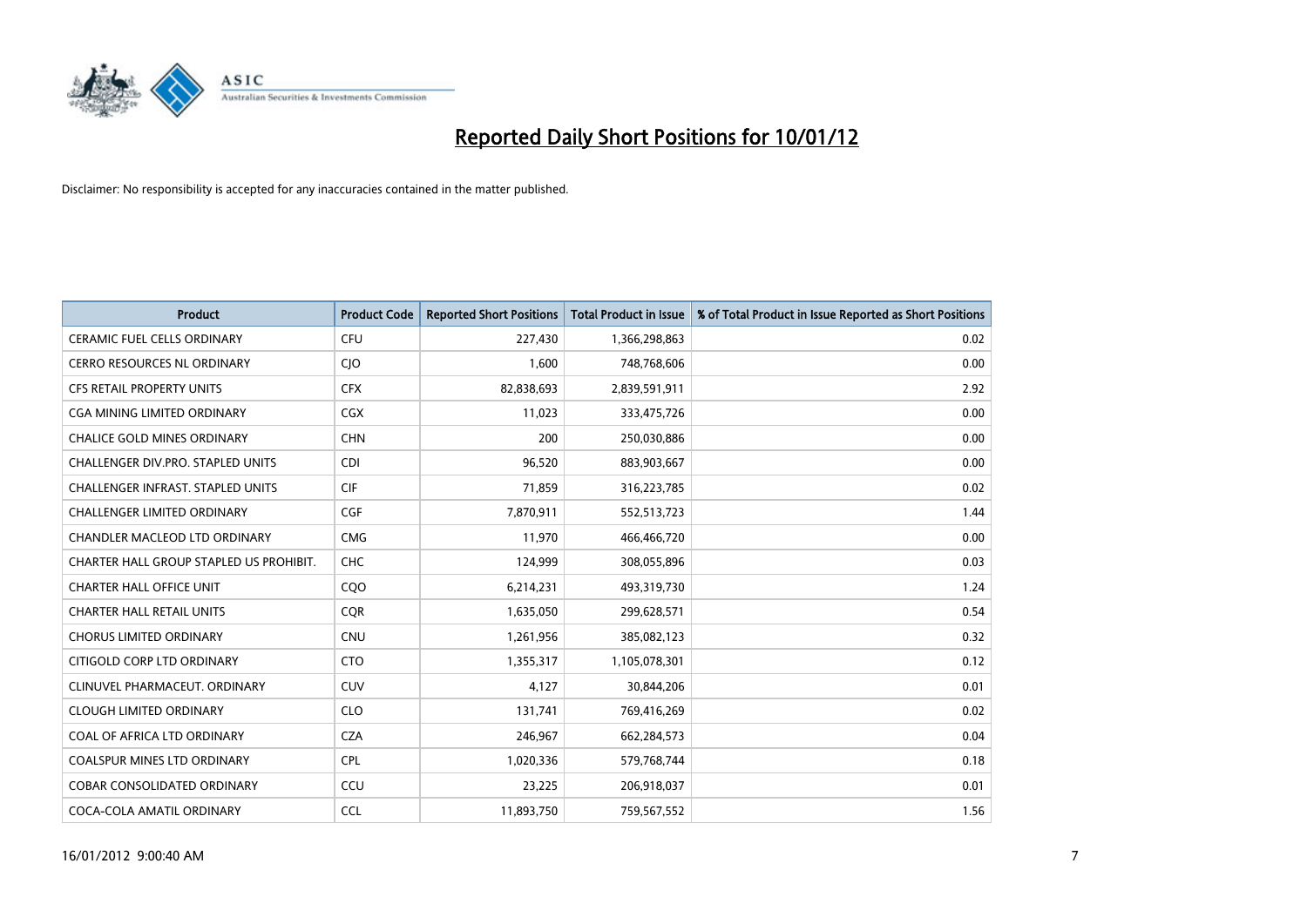

| <b>Product</b>                          | <b>Product Code</b> | <b>Reported Short Positions</b> | Total Product in Issue | % of Total Product in Issue Reported as Short Positions |
|-----------------------------------------|---------------------|---------------------------------|------------------------|---------------------------------------------------------|
| <b>COCHLEAR LIMITED ORDINARY</b>        | COH                 | 4,320,946                       | 56,902,433             | 7.55                                                    |
| <b>COCKATOO COAL ORDINARY</b>           | <b>COK</b>          | 7,168,756                       | 1,016,196,908          | 0.71                                                    |
| <b>COKAL LTD ORDINARY</b>               | <b>CKA</b>          | 392,815                         | 384,039,702            | 0.10                                                    |
| <b>COLLINS FOODS LTD ORDINARY</b>       | <b>CKF</b>          | 326                             | 93,000,003             | 0.00                                                    |
| COMMONWEALTH BANK, ORDINARY             | <b>CBA</b>          | 34,619,951                      | 1,581,280,593          | 2.15                                                    |
| <b>COMMONWEALTH PROP ORDINARY UNITS</b> | <b>CPA</b>          | 29,815,279                      | 2,458,123,552          | 1.21                                                    |
| <b>COMPASS RESOURCES ORDINARY</b>       | <b>CMR</b>          | 115.000                         | 1,403,744,100          | 0.00                                                    |
| <b>COMPUTERSHARE LTD ORDINARY</b>       | CPU                 | 7,234,785                       | 555,664,059            | 1.29                                                    |
| CONSOLIDATED MEDIA, ORDINARY            | <b>CMI</b>          | 1,507,777                       | 561,834,996            | 0.26                                                    |
| <b>CONTANGO MICROCAP ORDINARY</b>       | <b>CTN</b>          | 7,500                           | 147,467,406            | 0.01                                                    |
| CONTINENTAL COAL LTD ORDINARY           | <b>CCC</b>          | 48,735                          | 399,224,054            | 0.01                                                    |
| <b>COOPER ENERGY LTD ORDINARY</b>       | <b>COE</b>          | 1,858,594                       | 292,791,528            | 0.64                                                    |
| <b>COPPER STRIKE LTD ORDINARY</b>       | <b>CSE</b>          | 714                             | 129,455,571            | 0.00                                                    |
| <b>CORDLIFE LIMITED ORDINARY</b>        | CBB                 |                                 | 150,887,354            | 0.00                                                    |
| <b>CREDIT CORP GROUP ORDINARY</b>       | <b>CCP</b>          | 13,922                          | 45,571,114             | 0.03                                                    |
| <b>CROMWELL PROP STAPLED SECURITIES</b> | <b>CMW</b>          | 87,748                          | 1,112,401,436          | 0.01                                                    |
| <b>CROWN LIMITED ORDINARY</b>           | <b>CWN</b>          | 3,079,405                       | 728,394,185            | 0.41                                                    |
| <b>CSG LIMITED ORDINARY</b>             | CSV                 | 553,167                         | 282,567,499            | 0.20                                                    |
| <b>CSL LIMITED ORDINARY</b>             | <b>CSL</b>          | 6,208,518                       | 519,894,533            | 1.20                                                    |
| <b>CSR LIMITED ORDINARY</b>             | <b>CSR</b>          | 19.464.901                      | 506,000,315            | 3.83                                                    |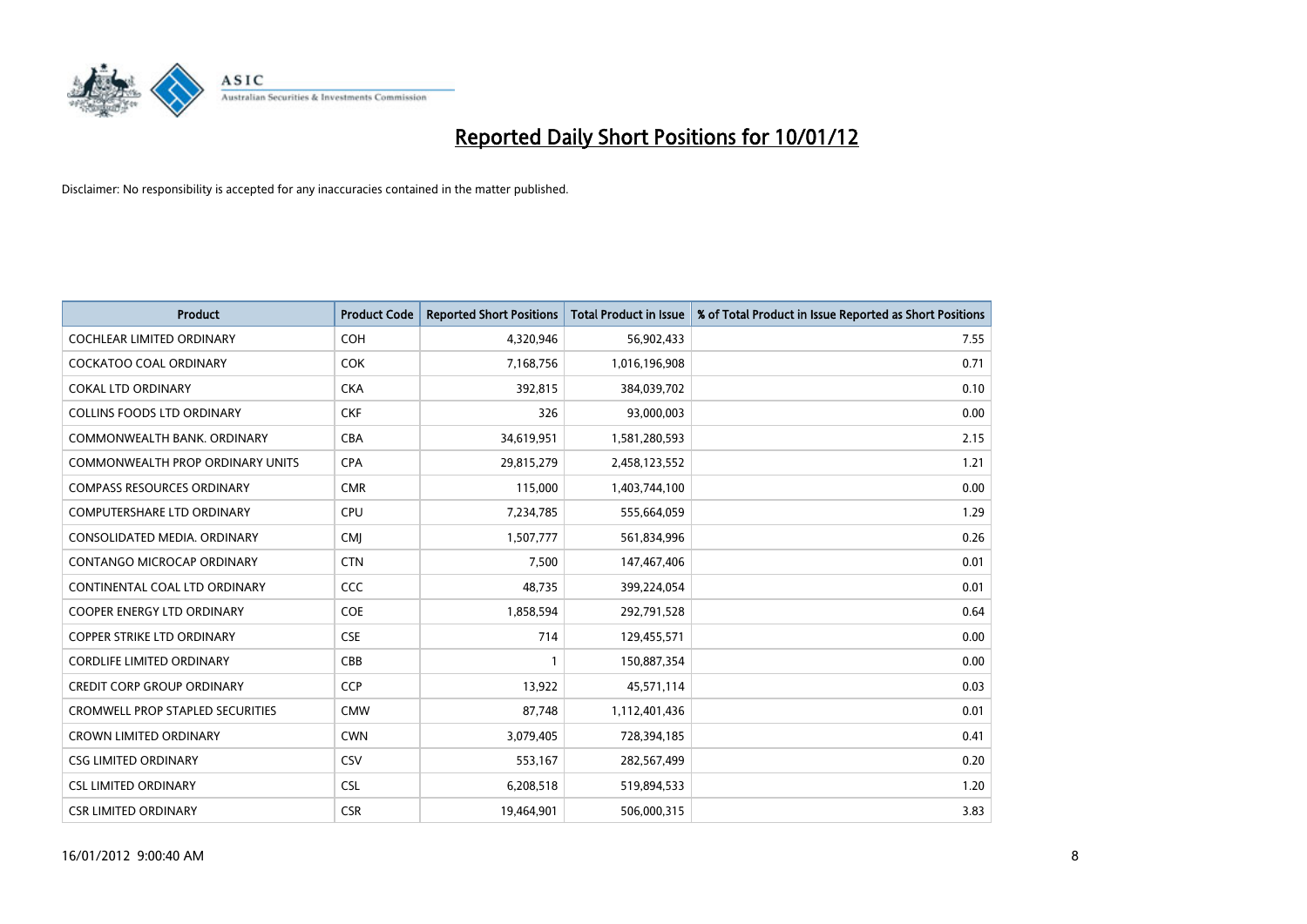

| <b>Product</b>                     | <b>Product Code</b> | <b>Reported Short Positions</b> | <b>Total Product in Issue</b> | % of Total Product in Issue Reported as Short Positions |
|------------------------------------|---------------------|---------------------------------|-------------------------------|---------------------------------------------------------|
| <b>CUDECO LIMITED ORDINARY</b>     | CDU                 | 2,572,410                       | 160,237,636                   | 1.59                                                    |
| <b>CUSTOMERS LIMITED ORDINARY</b>  | <b>CUS</b>          | 21,918                          | 134,869,357                   | 0.02                                                    |
| DART ENERGY LTD ORDINARY           | <b>DTE</b>          | 6,312,695                       | 734,931,470                   | 0.86                                                    |
| DAVID JONES LIMITED ORDINARY       | <b>DJS</b>          | 55,490,289                      | 524,940,325                   | 10.56                                                   |
| DECMIL GROUP LIMITED ORDINARY      | <b>DCG</b>          | 169,091                         | 165,692,757                   | 0.09                                                    |
| DEEP YELLOW LIMITED ORDINARY       | <b>DYL</b>          | 15,876                          | 1,128,736,403                 | 0.00                                                    |
| DEVINE LIMITED ORDINARY            | <b>DVN</b>          | 1,011                           | 158,730,556                   | 0.00                                                    |
| DEXUS PROPERTY GROUP STAPLED UNITS | <b>DXS</b>          | 26,020,149                      | 4,839,024,176                 | 0.53                                                    |
| DISCOVERY METALS LTD ORDINARY      | <b>DML</b>          | 7,484,082                       | 442,128,231                   | 1.69                                                    |
| DOMINO PIZZA ENTERPR ORDINARY      | <b>DMP</b>          | 41,886                          | 69,174,674                    | 0.06                                                    |
| DOWNER EDI LIMITED ORDINARY        | <b>DOW</b>          | 6,099,685                       | 429,100,296                   | 1.43                                                    |
| DUET GROUP STAPLED US PROHIBIT.    | <b>DUE</b>          | 11,543,102                      | 1,091,628,341                 | 1.07                                                    |
| DULUXGROUP LIMITED ORDINARY        | <b>DLX</b>          | 11,610,208                      | 367,456,259                   | 3.15                                                    |
| <b>DWS LTD ORDINARY</b>            | <b>DWS</b>          | 1,541                           | 132,362,763                   | 0.00                                                    |
| DYESOL LIMITED ORDINARY            | <b>DYE</b>          | 100,000                         | 162,805,799                   | 0.06                                                    |
| ECHO ENTERTAINMENT ORDINARY        | <b>EGP</b>          | 4,577,842                       | 688,019,737                   | 0.65                                                    |
| ELDERS LIMITED ORDINARY            | <b>ELD</b>          | 15,655,333                      | 448,598,480                   | 3.48                                                    |
| ELDORADO GOLD CORP CDI 1:1         | EAU                 | 37,067                          | 9,175,768                     | 0.39                                                    |
| ELEMENTAL MINERALS ORDINARY        | <b>ELM</b>          | 505,438                         | 228,787,236                   | 0.21                                                    |
| ELEMENTOS LIMITED ORDINARY         | <b>ELT</b>          | 16                              | 82,383,526                    | 0.00                                                    |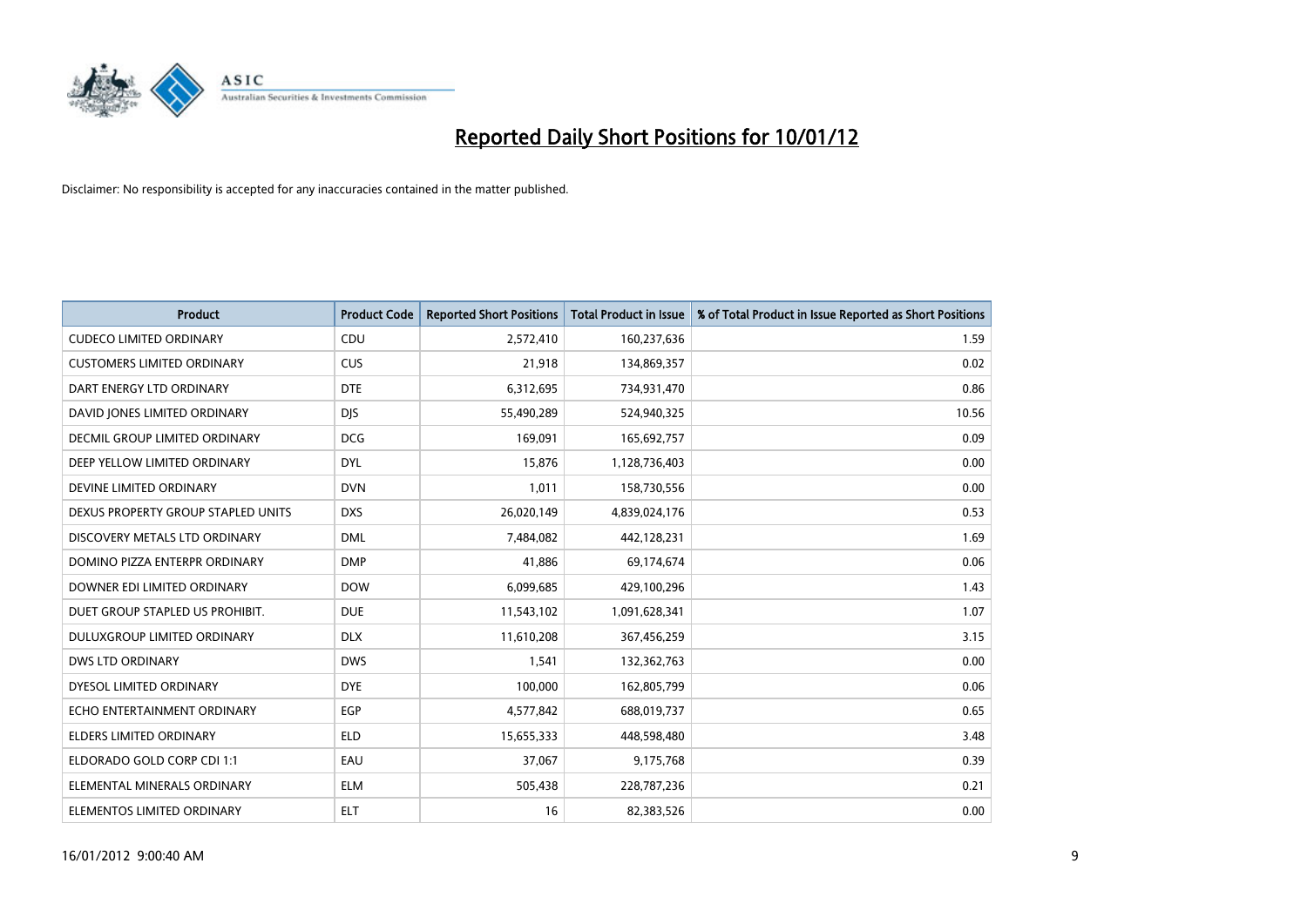

| <b>Product</b>                        | <b>Product Code</b> | <b>Reported Short Positions</b> | <b>Total Product in Issue</b> | % of Total Product in Issue Reported as Short Positions |
|---------------------------------------|---------------------|---------------------------------|-------------------------------|---------------------------------------------------------|
| ELIXIR PETROLEUM LTD ORDINARY         | <b>EXR</b>          | 324,400                         | 217,288,472                   | 0.15                                                    |
| <b>EMECO HOLDINGS ORDINARY</b>        | <b>EHL</b>          | 1,157,814                       | 631,237,586                   | 0.18                                                    |
| <b>EMMERSON RESOURCES ORDINARY</b>    | <b>ERM</b>          | 64,804                          | 257,244,302                   | 0.03                                                    |
| <b>ENDEAVOUR MIN CORP CDI 1:1</b>     | <b>EVR</b>          | 22,933                          | 129,197,662                   | 0.01                                                    |
| <b>ENERGY RESOURCES ORDINARY 'A'</b>  | <b>ERA</b>          | 3,400,752                       | 517,725,062                   | 0.65                                                    |
| <b>ENERGY WORLD CORPOR, ORDINARY</b>  | <b>EWC</b>          | 21,315,805                      | 1,734,166,672                 | 1.23                                                    |
| ENTEK ENERGY LTD ORDINARY             | ETE                 | 489,903                         | 510,657,387                   | 0.10                                                    |
| <b>ENTELLECT LIMITED ORDINARY</b>     | <b>ESN</b>          | 464,050                         | 985,337,932                   | 0.05                                                    |
| <b>ENVESTRA LIMITED ORDINARY</b>      | <b>ENV</b>          | 2,454,545                       | 1,547,890,032                 | 0.15                                                    |
| EVOLUTION MINING LTD ORDINARY         | <b>EVN</b>          | 1,402,249                       | 700,995,107                   | 0.19                                                    |
| EXOMA ENERGY LIMITED ORDINARY         | <b>EXE</b>          | 281,678                         | 417,357,759                   | 0.07                                                    |
| EXTRACT RESOURCES ORDINARY            | <b>EXT</b>          | 922,836                         | 251,159,163                   | 0.35                                                    |
| FAIRFAX MEDIA LTD ORDINARY            | <b>FXI</b>          | 284,812,505                     | 2,351,955,725                 | 12.12                                                   |
| <b>FANTASTIC HOLDINGS ORDINARY</b>    | <b>FAN</b>          | 1,220                           | 102,739,538                   | 0.00                                                    |
| <b>FAR LTD ORDINARY</b>               | <b>FAR</b>          | 21,000,000                      | 2,150,080,157                 | 0.98                                                    |
| FISHER & PAYKEL APP. ORDINARY         | <b>FPA</b>          | 18,298                          | 724,235,162                   | 0.00                                                    |
| FKP PROPERTY GROUP STAPLED SECURITIES | <b>FKP</b>          | 22,625,419                      | 1,197,968,723                 | 1.87                                                    |
| FLEETWOOD CORP ORDINARY               | <b>FWD</b>          | 255,328                         | 58,850,214                    | 0.44                                                    |
| FLETCHER BUILDING ORDINARY            | <b>FBU</b>          | 10,575,991                      | 680,739,504                   | 1.56                                                    |
| FLEXIGROUP LIMITED ORDINARY           | <b>FXL</b>          | 59,896                          | 279,268,329                   | 0.02                                                    |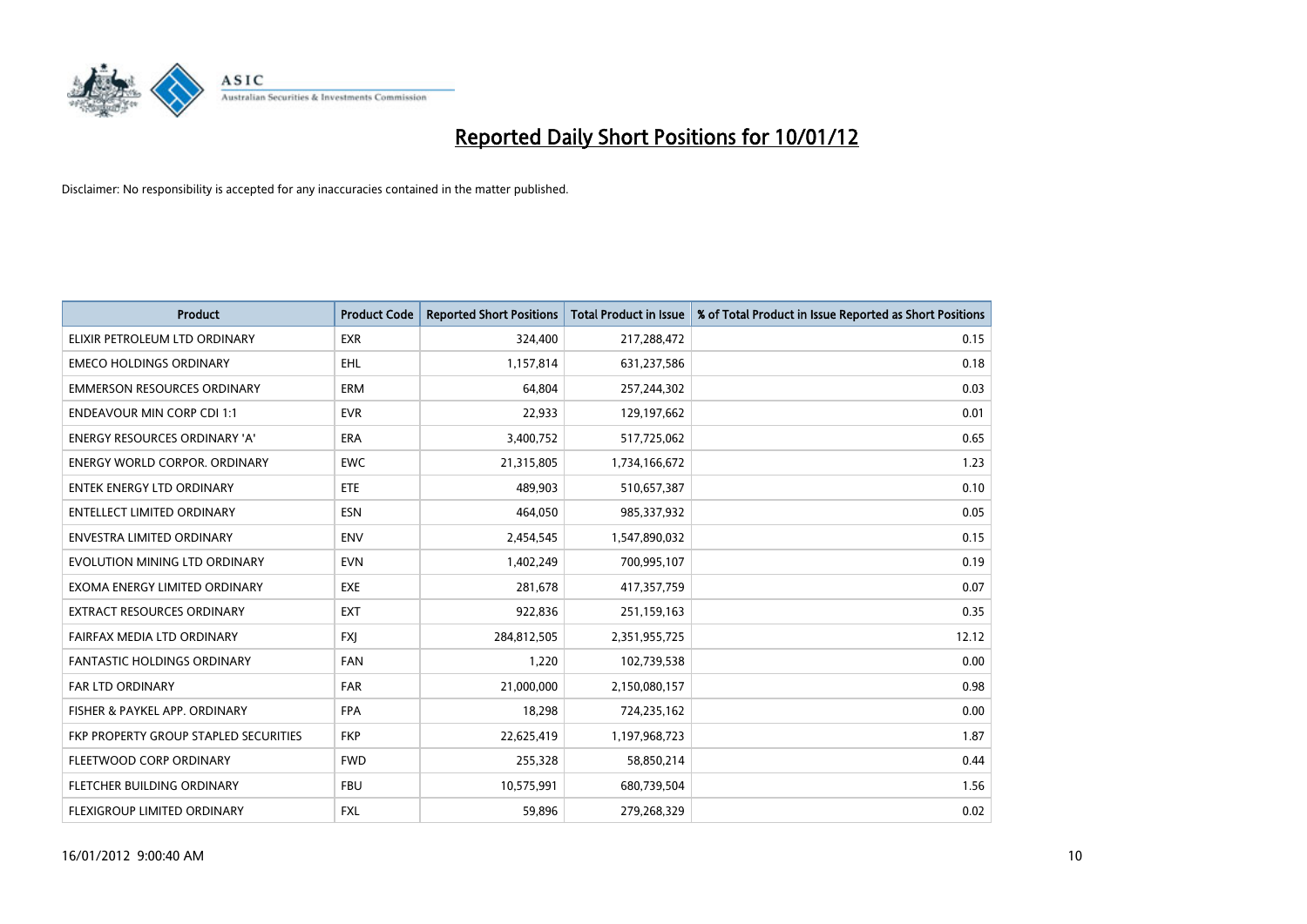

| <b>Product</b>                            | <b>Product Code</b> | <b>Reported Short Positions</b> | <b>Total Product in Issue</b> | % of Total Product in Issue Reported as Short Positions |
|-------------------------------------------|---------------------|---------------------------------|-------------------------------|---------------------------------------------------------|
| <b>FLIGHT CENTRE ORDINARY</b>             | <b>FLT</b>          | 9,699,450                       | 100,005,264                   | 9.70                                                    |
| FLINDERS MINES LTD ORDINARY               | <b>FMS</b>          | 26,041,207                      | 1,821,300,404                 | 1.43                                                    |
| <b>FOCUS MINERALS LTD ORDINARY</b>        | <b>FML</b>          | 659,492                         | 4,320,773,701                 | 0.01                                                    |
| FORGE GROUP LIMITED ORDINARY              | FGE                 | 107,974                         | 83,469,014                    | 0.13                                                    |
| FORTE ENERGY NL ORDINARY                  | FTE                 | 2,667,039                       | 695,589,311                   | 0.38                                                    |
| FORTESCUE METALS GRP ORDINARY             | <b>FMG</b>          | 56,040,764                      | 3,113,798,659                 | 1.74                                                    |
| FTD CORPORATION ORDINARY                  | <b>FTD</b>          | 8,088                           | 1,824,664                     | 0.44                                                    |
| FUNTASTIC LIMITED ORDINARY                | <b>FUN</b>          | 322,528                         | 340,997,682                   | 0.09                                                    |
| <b>G.U.D. HOLDINGS ORDINARY</b>           | GUD                 | 569,889                         | 70,107,387                    | 0.79                                                    |
| <b>GALAXY RESOURCES ORDINARY</b>          | <b>GXY</b>          | 2,695,509                       | 323,327,000                   | 0.81                                                    |
| <b>GEODYNAMICS LIMITED ORDINARY</b>       | GDY                 | 34,226                          | 363,690,627                   | 0.01                                                    |
| <b>GINDALBIE METALS LTD ORDINARY</b>      | <b>GBG</b>          | 27,755,837                      | 1,247,487,454                 | 2.20                                                    |
| <b>GLOBAL MINING ORDINARY</b>             | <b>GMI</b>          | 8,951                           | 182,363,570                   | 0.00                                                    |
| <b>GLOUCESTER COAL ORDINARY</b>           | GCL                 | 1,253,300                       | 202,905,967                   | 0.61                                                    |
| <b>GME RESOURCES LTD ORDINARY</b>         | <b>GME</b>          | 800                             | 322,635,902                   | 0.00                                                    |
| <b>GOLD ROAD RES LTD ORDINARY</b>         | GOR                 | 75,523                          | 389,950,665                   | 0.02                                                    |
| <b>GOLDEN WEST RESOURCE ORDINARY</b>      | <b>GWR</b>          | 1,617                           | 192,082,567                   | 0.00                                                    |
| <b>GOODMAN FIELDER. ORDINARY</b>          | <b>GFF</b>          | 82,605,330                      | 1,955,559,207                 | 4.22                                                    |
| <b>GOODMAN GROUP STAPLED US PROHIBIT.</b> | <b>GMG</b>          | 32,404,130                      | 7,699,816,741                 | 0.41                                                    |
| <b>GPT GROUP STAPLED SEC.</b>             | <b>GPT</b>          | 22,392,398                      | 1,817,396,432                 | 1.22                                                    |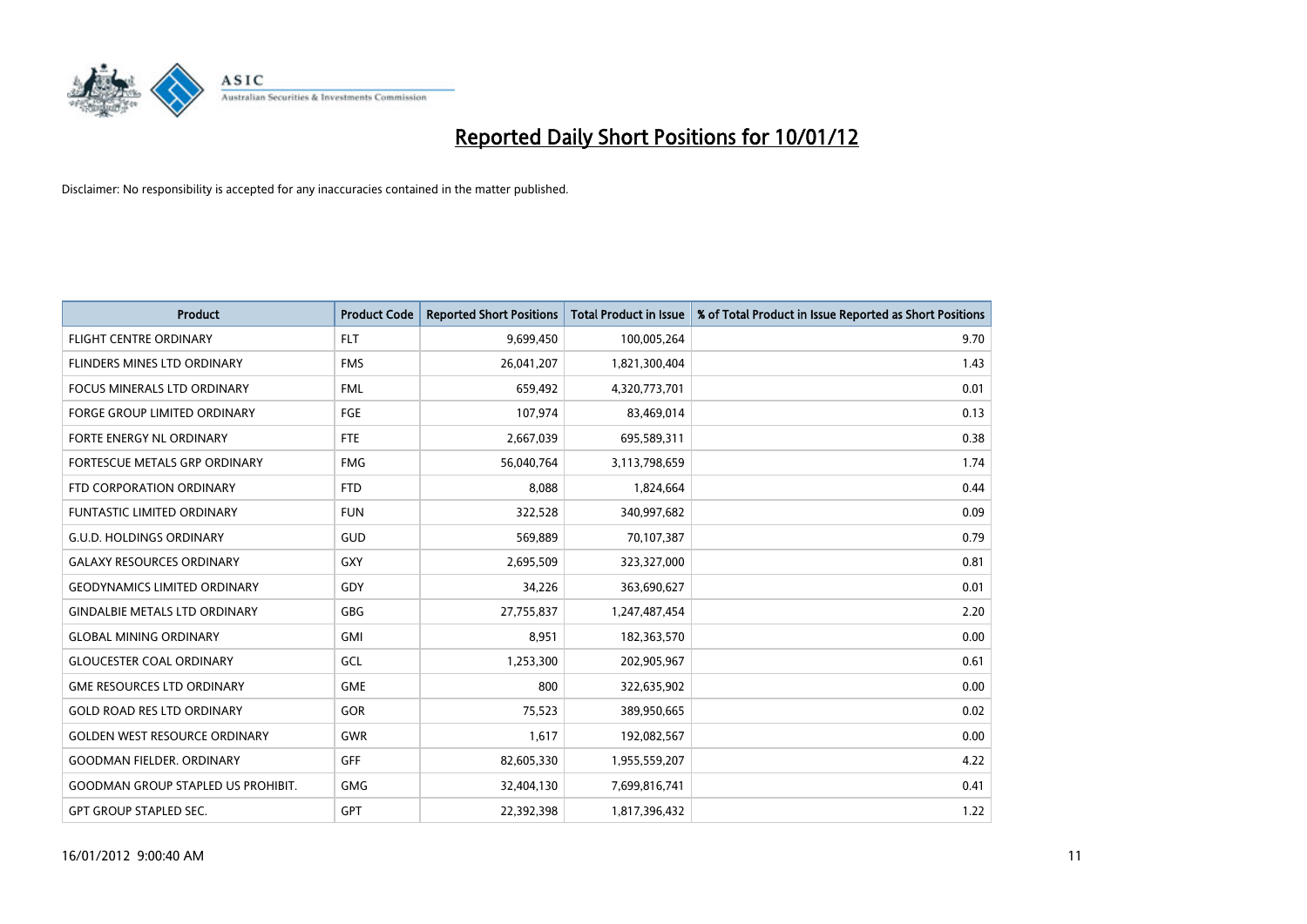

| <b>Product</b>                            | <b>Product Code</b> | <b>Reported Short Positions</b> | <b>Total Product in Issue</b> | % of Total Product in Issue Reported as Short Positions |
|-------------------------------------------|---------------------|---------------------------------|-------------------------------|---------------------------------------------------------|
| <b>GRAINCORP LIMITED A CLASS ORDINARY</b> | <b>GNC</b>          | 818,296                         | 198,318,900                   | 0.41                                                    |
| <b>GRANGE RESOURCES. ORDINARY</b>         | <b>GRR</b>          | 300,419                         | 1,154,359,727                 | 0.01                                                    |
| <b>GREENCAP LIMITED ORDINARY</b>          | GCG                 |                                 | 262,515,385                   | 0.00                                                    |
| <b>GREENLAND MIN EN LTD ORDINARY</b>      | GGG                 | 3,280,992                       | 416,390,488                   | 0.77                                                    |
| <b>GRYPHON MINERALS LTD ORDINARY</b>      | GRY                 | 1,793,954                       | 348,164,983                   | 0.52                                                    |
| <b>GUILDFORD COAL LTD ORDINARY</b>        | <b>GUF</b>          | 1,392,184                       | 230,523,734                   | 0.61                                                    |
| <b>GUINNESS PEAT GROUP. CDI 1:1</b>       | GPG                 | 54                              | 282,039,580                   | 0.00                                                    |
| <b>GUNNS LIMITED ORDINARY</b>             | <b>GNS</b>          | 40,276,451                      | 848,401,559                   | 4.73                                                    |
| <b>GWA GROUP LTD ORDINARY</b>             | <b>GWA</b>          | 11,994,032                      | 301,525,014                   | 3.99                                                    |
| <b>HARVEY NORMAN ORDINARY</b>             | <b>HVN</b>          | 61,583,011                      | 1,062,316,784                 | 5.81                                                    |
| HASTIE GROUP LIMITED ORDINARY             | <b>HST</b>          | 232,275                         | 137,353,504                   | 0.16                                                    |
| HASTINGS DIVERSIFIED STAPLED SECURITY     | <b>HDF</b>          | 2,483,504                       | 530,001,072                   | 0.46                                                    |
| HAVILAH RESOURCES NL ORDINARY             | <b>HAV</b>          | 58,403                          | 100,760,877                   | 0.06                                                    |
| <b>HEARTWARE INT INC CDI 35:1</b>         | <b>HIN</b>          | 272,008                         | 43,772,855                    | 0.62                                                    |
| <b>HENDERSON GROUP CDI 1:1</b>            | <b>HGG</b>          | 12,084,016                      | 666,703,844                   | 1.81                                                    |
| HFA HOLDINGS LIMITED ORDINARY             | <b>HFA</b>          | 16,273                          | 117,332,831                   | 0.01                                                    |
| HIGHLANDS PACIFIC ORDINARY                | <b>HIG</b>          | 2,415,464                       | 686,082,148                   | 0.35                                                    |
| HILLGROVE RES LTD ORDINARY                | <b>HGO</b>          | 9,076,280                       | 793,698,575                   | 1.13                                                    |
| HILLS HOLDINGS LTD ORDINARY               | <b>HIL</b>          | 3,953,339                       | 246,349,244                   | 1.58                                                    |
| HORIZON OIL LIMITED ORDINARY              | <b>HZN</b>          | 20,003,573                      | 1,130,811,515                 | 1.78                                                    |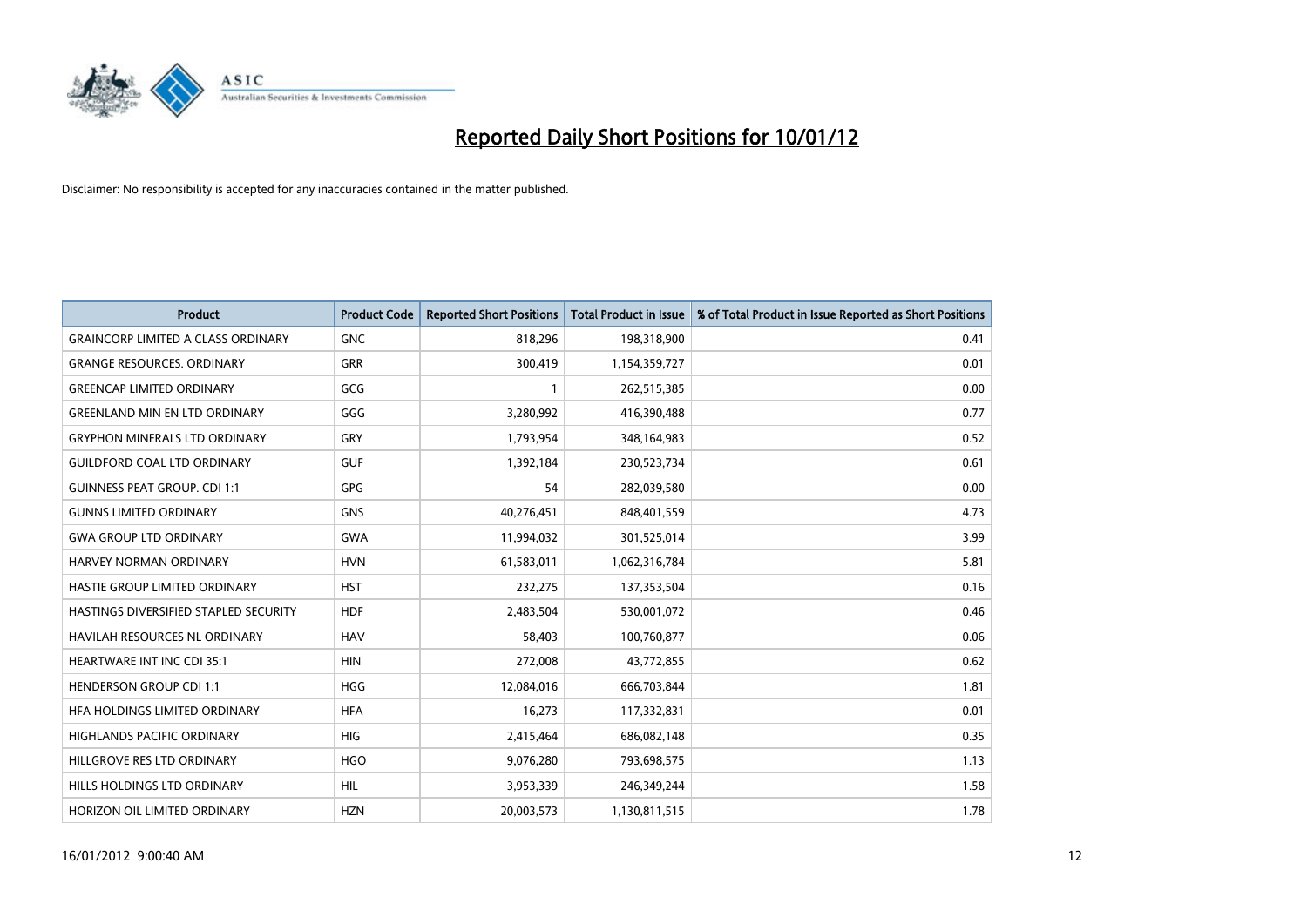

| <b>Product</b>                                | <b>Product Code</b> | <b>Reported Short Positions</b> | <b>Total Product in Issue</b> | % of Total Product in Issue Reported as Short Positions |
|-----------------------------------------------|---------------------|---------------------------------|-------------------------------|---------------------------------------------------------|
| HUNNU COAL LIMITED ORDINARY                   | <b>HUN</b>          | 14,613                          | 218,565,002                   | 0.00                                                    |
| <b>ICON ENERGY LIMITED ORDINARY</b>           | <b>ICN</b>          | 2,730                           | 469,301,394                   | 0.00                                                    |
| <b>IINET LIMITED ORDINARY</b>                 | <b>IIN</b>          | 125,158                         | 148,896,183                   | 0.09                                                    |
| ILUKA RESOURCES ORDINARY                      | ILU                 | 15,592,122                      | 418,700,517                   | 3.71                                                    |
| <b>IMDEX LIMITED ORDINARY</b>                 | <b>IMD</b>          | 1,549,756                       | 204,447,435                   | 0.76                                                    |
| IMF (AUSTRALIA) LTD ORDINARY                  | <b>IMF</b>          | 329,821                         | 123,828,193                   | 0.26                                                    |
| <b>IMX RESOURCES LTD ORDINARY</b>             | <b>IXR</b>          | 20.000                          | 262,612,803                   | 0.01                                                    |
| <b>INCITEC PIVOT ORDINARY</b>                 | <b>IPL</b>          | 3,305,670                       | 1,628,730,107                 | 0.20                                                    |
| INDEPENDENCE GROUP ORDINARY                   | <b>IGO</b>          | 6,596,460                       | 232,525,035                   | 2.85                                                    |
| <b>INDOPHIL RESOURCES ORDINARY</b>            | <b>IRN</b>          | 1,368,943                       | 1,062,104,527                 | 0.11                                                    |
| <b>INDUSTREA LIMITED ORDINARY</b>             | <b>IDL</b>          | 1,155,999                       | 368,992,435                   | 0.31                                                    |
| INFIGEN ENERGY STAPLED SECURITIES             | <b>IFN</b>          | 5,723,865                       | 762,265,972                   | 0.76                                                    |
| ING RE COM GROUP STAPLED SECURITIES           | <b>ILF</b>          | 3,583                           | 441,029,194                   | 0.00                                                    |
| <b>INSURANCE AUSTRALIA ORDINARY</b>           | IAG                 | 5,708,027                       | 2,079,034,021                 | 0.24                                                    |
| INTEGRA MINING LTD, ORDINARY                  | <b>IGR</b>          | 6,132,943                       | 846,293,881                   | 0.73                                                    |
| <b>INTREPID MINES ORDINARY</b>                | <b>IAU</b>          | 3,506,856                       | 523,813,947                   | 0.67                                                    |
| <b>INVESTA OFFICE FUND STAPLED SECURITIES</b> | <b>IOF</b>          | 6,027,129                       | 2,657,463,999                 | 0.22                                                    |
| <b>INVOCARE LIMITED ORDINARY</b>              | <b>IVC</b>          | 1,968,580                       | 110,030,298                   | 1.78                                                    |
| <b>ION LIMITED ORDINARY</b>                   | <b>ION</b>          | 164,453                         | 256,365,105                   | 0.06                                                    |
| <b>IOOF HOLDINGS LTD ORDINARY</b>             | <b>IFL</b>          | 928.742                         | 229.794.395                   | 0.42                                                    |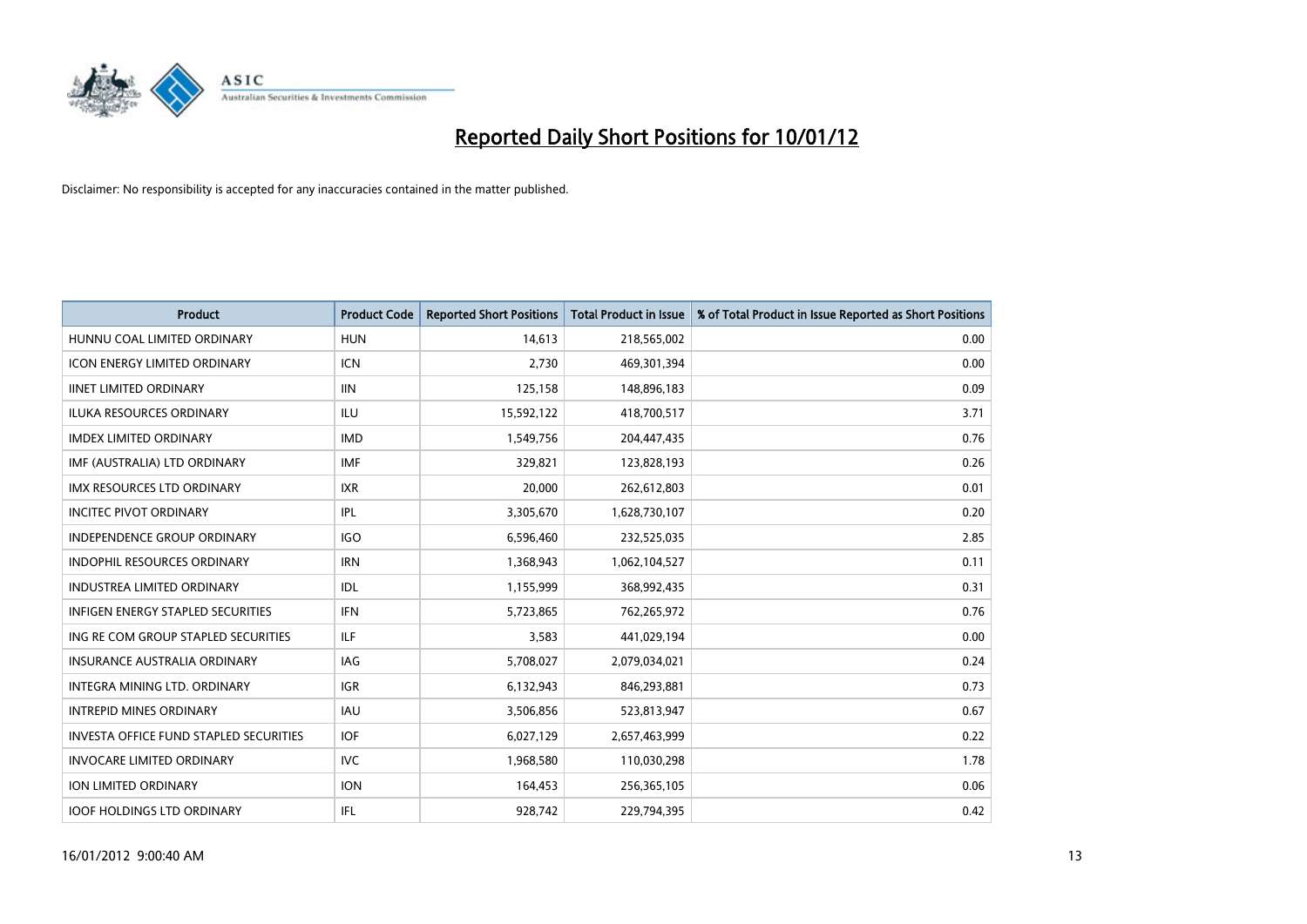

| <b>Product</b>                                  | <b>Product Code</b> | <b>Reported Short Positions</b> | <b>Total Product in Issue</b> | % of Total Product in Issue Reported as Short Positions |
|-------------------------------------------------|---------------------|---------------------------------|-------------------------------|---------------------------------------------------------|
| <b>IRESS MARKET TECH. ORDINARY</b>              | <b>IRE</b>          | 1,418,732                       | 127,036,010                   | 1.11                                                    |
| <b>IRON ORE HOLDINGS ORDINARY</b>               | <b>IOH</b>          | 26,207                          | 166,087,005                   | 0.02                                                    |
| ISHARES MSCI AUS 200 ISHARES MSCI AUS 200       | <b>IOZ</b>          | 74,090                          | 2,927,373                     | 2.53                                                    |
| ISHARES MSCI EM MKTS CDI 1:1                    | <b>IEM</b>          | 22,213                          | 425,700,000                   | 0.01                                                    |
| ISHARES S&P HIGH DIV ISHARES S&P HIGH DIV       | <b>IHD</b>          | 99,554                          | 2,503,027                     | 3.98                                                    |
| ISHARES SMALL ORDS ISHARES SMALL ORDS           | <b>ISO</b>          | 939,700                         | 5,403,165                     | 17.39                                                   |
| <b>IVANHOE AUSTRALIA ORDINARY</b>               | <b>IVA</b>          | 1,727,876                       | 552,385,295                   | 0.31                                                    |
| <b>JAMES HARDIE INDUST CHESS DEPOSITARY INT</b> | <b>IHX</b>          | 18,056,112                      | 435,721,099                   | 4.12                                                    |
| <b>JAMESON RESOURCES ORDINARY</b>               | <b>JAL</b>          | 1,600,000                       | 142,001,227                   | 1.13                                                    |
| <b>JB HI-FI LIMITED ORDINARY</b>                | <b>IBH</b>          | 22,842,902                      | 98,833,643                    | 23.11                                                   |
| KAGARA LTD ORDINARY                             | <b>KZL</b>          | 13,324,359                      | 798,953,117                   | 1.68                                                    |
| KAROON GAS AUSTRALIA ORDINARY                   | <b>KAR</b>          | 2,975,420                       | 221,420,769                   | 1.35                                                    |
| KATHMANDU HOLD LTD ORDINARY                     | <b>KMD</b>          | 1,926,372                       | 200,000,000                   | 0.96                                                    |
| <b>KBL MINING LIMITED ORDINARY</b>              | <b>KBL</b>          | 1,820                           | 168,032,869                   | 0.00                                                    |
| <b>KENTOR GOLD LIMITED ORDINARY</b>             | KGL                 | 13,181                          | 1,062,092,950                 | 0.00                                                    |
| <b>KEYBRIDGE CAPITAL ORDINARY</b>               | <b>KBC</b>          | 6,000                           | 172,070,564                   | 0.00                                                    |
| KINGSGATE CONSOLID. ORDINARY                    | <b>KCN</b>          | 3,499,713                       | 140,872,908                   | 2.48                                                    |
| KINGSROSE MINING LTD ORDINARY                   | <b>KRM</b>          | 771,738                         | 271,485,968                   | 0.28                                                    |
| LEIGHTON HOLDINGS ORDINARY                      | LEI                 | 6,115,759                       | 337,087,596                   | 1.78                                                    |
| LEND LEASE GROUP UNIT/ORD STAPLED               | LLC                 | 1,664,724                       | 571,804,090                   | 0.27                                                    |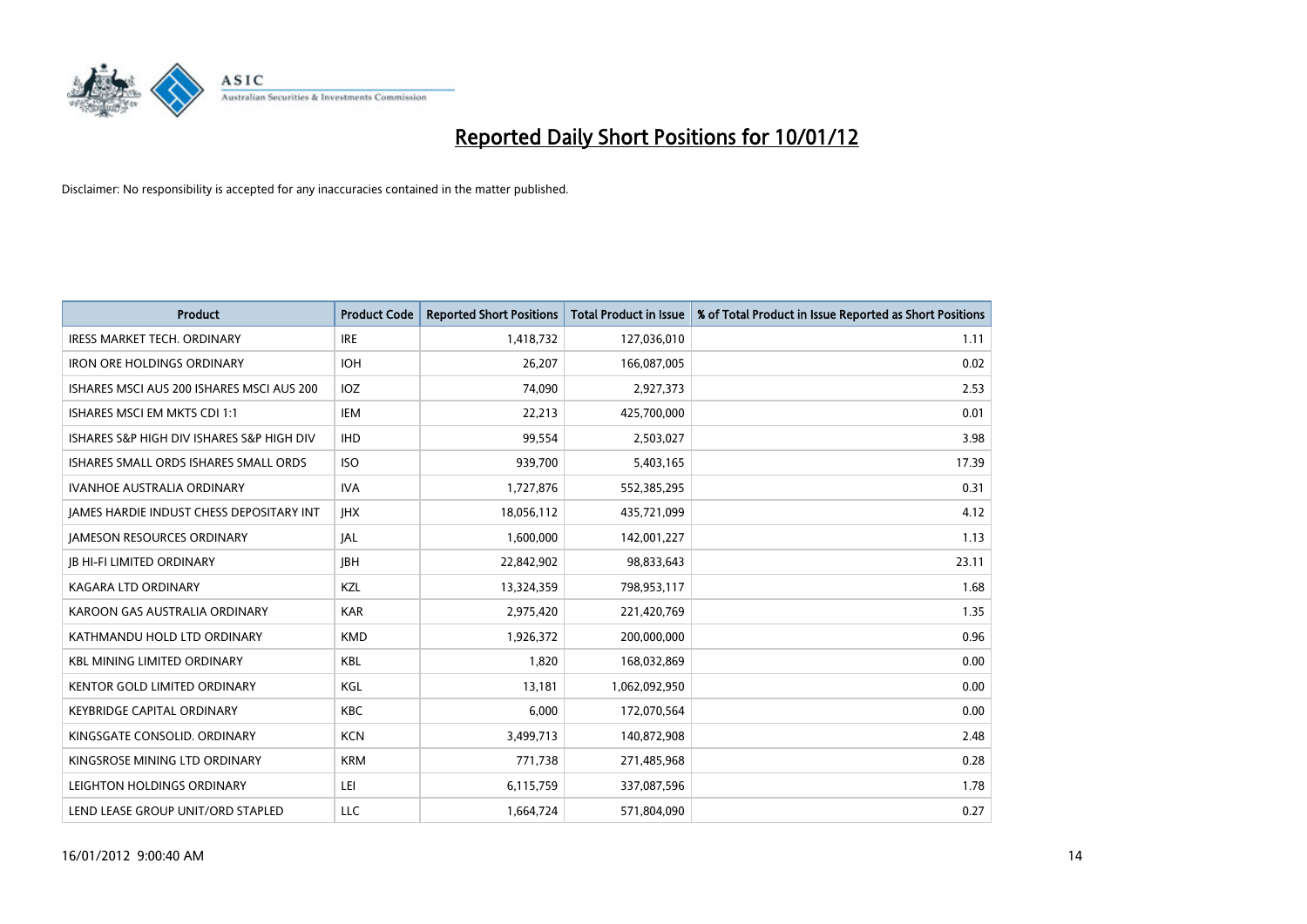

| <b>Product</b>                        | <b>Product Code</b> | <b>Reported Short Positions</b> | <b>Total Product in Issue</b> | % of Total Product in Issue Reported as Short Positions |
|---------------------------------------|---------------------|---------------------------------|-------------------------------|---------------------------------------------------------|
| LINC ENERGY LTD ORDINARY              | <b>LNC</b>          | 7,812,044                       | 504,487,631                   | 1.54                                                    |
| LIQUEFIED NATURAL ORDINARY            | LNG                 | 272,800                         | 267,699,015                   | 0.10                                                    |
| LYNAS CORPORATION ORDINARY            | <b>LYC</b>          | 117,836,157                     | 1,713,846,913                 | 6.88                                                    |
| M2 TELECOMMUNICATION ORDINARY         | <b>MTU</b>          | 293,082                         | 124,493,385                   | 0.23                                                    |
| <b>MACMAHON HOLDINGS ORDINARY</b>     | <b>MAH</b>          | 2,620,543                       | 738,631,705                   | 0.35                                                    |
| MACQ ATLAS ROADS GRP ORDINARY STAPLED | <b>MOA</b>          | 12,966,624                      | 464,279,594                   | 2.80                                                    |
| MACQUARIE GROUP LTD ORDINARY          | <b>MOG</b>          | 7,296,302                       | 348,580,949                   | 2.08                                                    |
| <b>MARENGO MINING ORDINARY</b>        | <b>MGO</b>          | 39,850                          | 1,002,399,863                 | 0.00                                                    |
| <b>MATRIX C &amp; E LTD ORDINARY</b>  | <b>MCE</b>          | 562,603                         | 77,081,507                    | 0.73                                                    |
| MCMILLAN SHAKESPEARE ORDINARY         | <b>MMS</b>          | 98,683                          | 70,639,319                    | 0.14                                                    |
| MCPHERSON'S LTD ORDINARY              | <b>MCP</b>          | 15,360                          | 72,401,758                    | 0.02                                                    |
| MEDUSA MINING LTD ORDINARY            | <b>MML</b>          | 1,647,454                       | 188,903,911                   | 0.88                                                    |
| MELBOURNE IT LIMITED ORDINARY         | <b>MLB</b>          | 136,142                         | 81,352,178                    | 0.17                                                    |
| MEO AUSTRALIA LTD ORDINARY            | <b>MEO</b>          | 9,487,998                       | 539,913,260                   | 1.75                                                    |
| <b>MERMAID MARINE ORDINARY</b>        | <b>MRM</b>          | 308,257                         | 217,833,136                   | 0.14                                                    |
| MESOBLAST LIMITED ORDINARY            | <b>MSB</b>          | 8,715,411                       | 280,425,258                   | 3.12                                                    |
| METALS X LIMITED ORDINARY             | <b>MLX</b>          | 665,340                         | 1,325,670,714                 | 0.06                                                    |
| METCASH LIMITED ORDINARY              | <b>MTS</b>          | 29,595,422                      | 771,343,404                   | 3.79                                                    |
| METGASCO LIMITED ORDINARY             | <b>MEL</b>          | 329,455                         | 338,592,672                   | 0.10                                                    |
| METMINCO LIMITED ORDINARY             | <b>MNC</b>          | 722,705                         | 1,748,330,432                 | 0.04                                                    |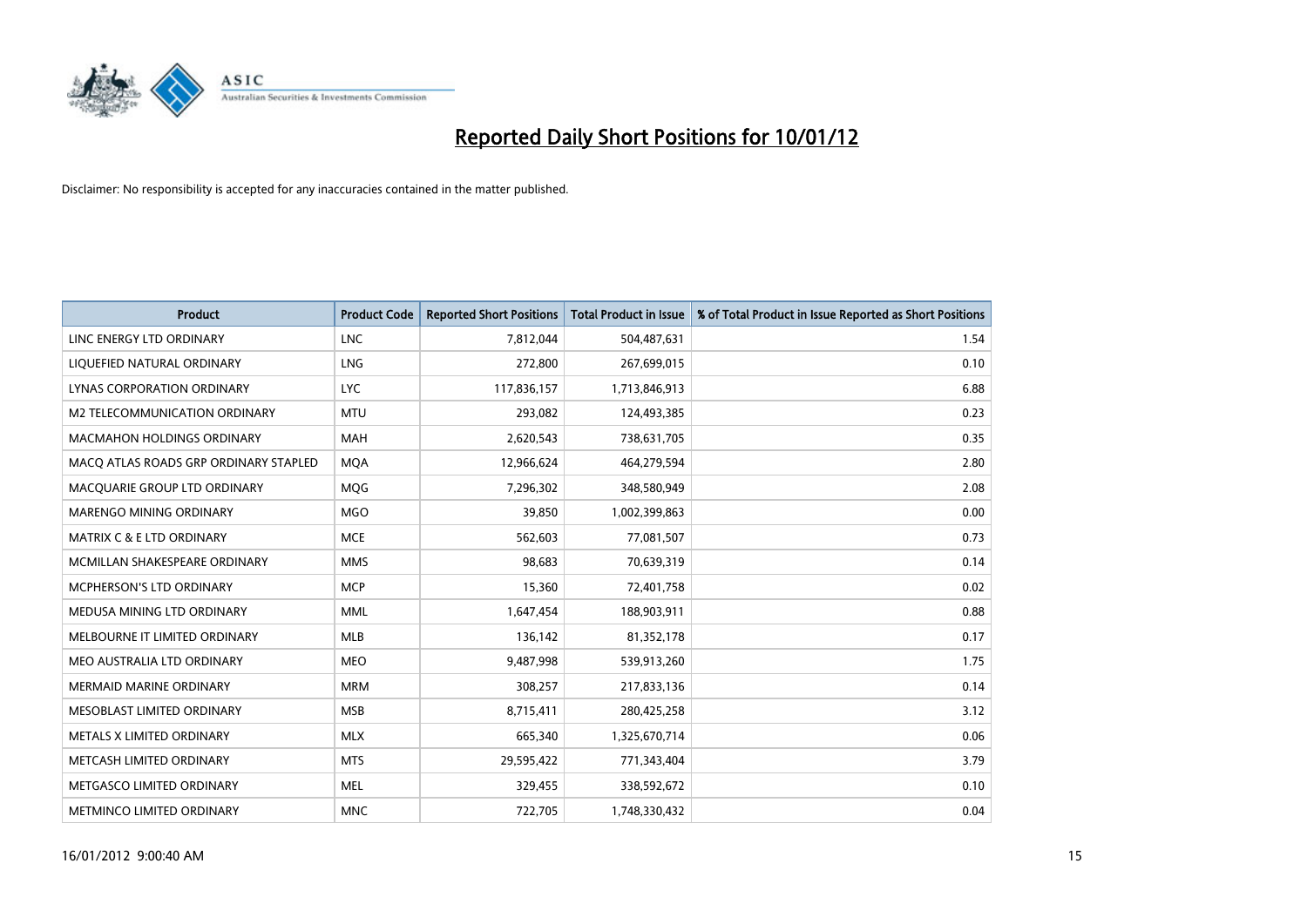

| <b>Product</b>                    | <b>Product Code</b> | <b>Reported Short Positions</b> | <b>Total Product in Issue</b> | % of Total Product in Issue Reported as Short Positions |
|-----------------------------------|---------------------|---------------------------------|-------------------------------|---------------------------------------------------------|
| MHM METALS LIMITED ORDINARY       | <b>MHM</b>          | 201,956                         | 103,186,586                   | 0.19                                                    |
| MICLYN EXP OFFSHR ORDINARY        | <b>MIO</b>          | 19,297                          | 278,515,705                   | 0.01                                                    |
| MINCOR RESOURCES NL ORDINARY      | <b>MCR</b>          | 1,057,329                       | 196,060,804                   | 0.53                                                    |
| MINEMAKERS LIMITED ORDINARY       | <b>MAK</b>          | 36,962                          | 228,236,727                   | 0.02                                                    |
| MINERAL DEPOSITS ORDINARY         | <b>MDL</b>          | 151,577                         | 83,538,786                    | 0.19                                                    |
| MINERAL RESOURCES. ORDINARY       | <b>MIN</b>          | 828,848                         | 184,691,989                   | 0.44                                                    |
| MIRABELA NICKEL LTD ORDINARY      | <b>MBN</b>          | 12,374,774                      | 491,781,237                   | 2.52                                                    |
| MIRVAC GROUP STAPLED SECURITIES   | <b>MGR</b>          | 24,886,574                      | 3,416,996,915                 | 0.69                                                    |
| MOLOPO ENERGY LTD ORDINARY        | <b>MPO</b>          | 1,422,538                       | 245,579,810                   | 0.58                                                    |
| MOLY MINES LIMITED ORDINARY       | <b>MOL</b>          | 74,600                          | 384,893,989                   | 0.02                                                    |
| MONADELPHOUS GROUP ORDINARY       | <b>MND</b>          | 1,559,077                       | 88,674,327                    | 1.76                                                    |
| MORTGAGE CHOICE LTD ORDINARY      | <b>MOC</b>          | 1,750,204                       | 119,948,255                   | 1.46                                                    |
| <b>MOUNT GIBSON IRON ORDINARY</b> | <b>MGX</b>          | 4,670,002                       | 1,082,570,693                 | 0.43                                                    |
| MSF SUGAR LIMITED ORDINARY        | <b>MSF</b>          | 14,253                          | 69,248,422                    | 0.02                                                    |
| MULTIPLEX SITES SITES             | <b>MXUPA</b>        | 22                              | 4,500,000                     | 0.00                                                    |
| MURCHISON METALS LTD ORDINARY     | <b>MMX</b>          | 6,409,027                       | 442,437,524                   | 1.46                                                    |
| <b>MYER HOLDINGS LTD ORDINARY</b> | <b>MYR</b>          | 74,856,653                      | 583,384,551                   | 12.81                                                   |
| MYSTATE LIMITED ORDINARY          | <b>MYS</b>          | 3,638                           | 86,963,862                    | 0.00                                                    |
| NATIONAL AUST. BANK ORDINARY      | <b>NAB</b>          | 13,550,016                      | 2,238,481,005                 | 0.57                                                    |
| NATURAL FUEL LIMITED ORDINARY     | <b>NFL</b>          |                                 | 1,121,912                     | 0.00                                                    |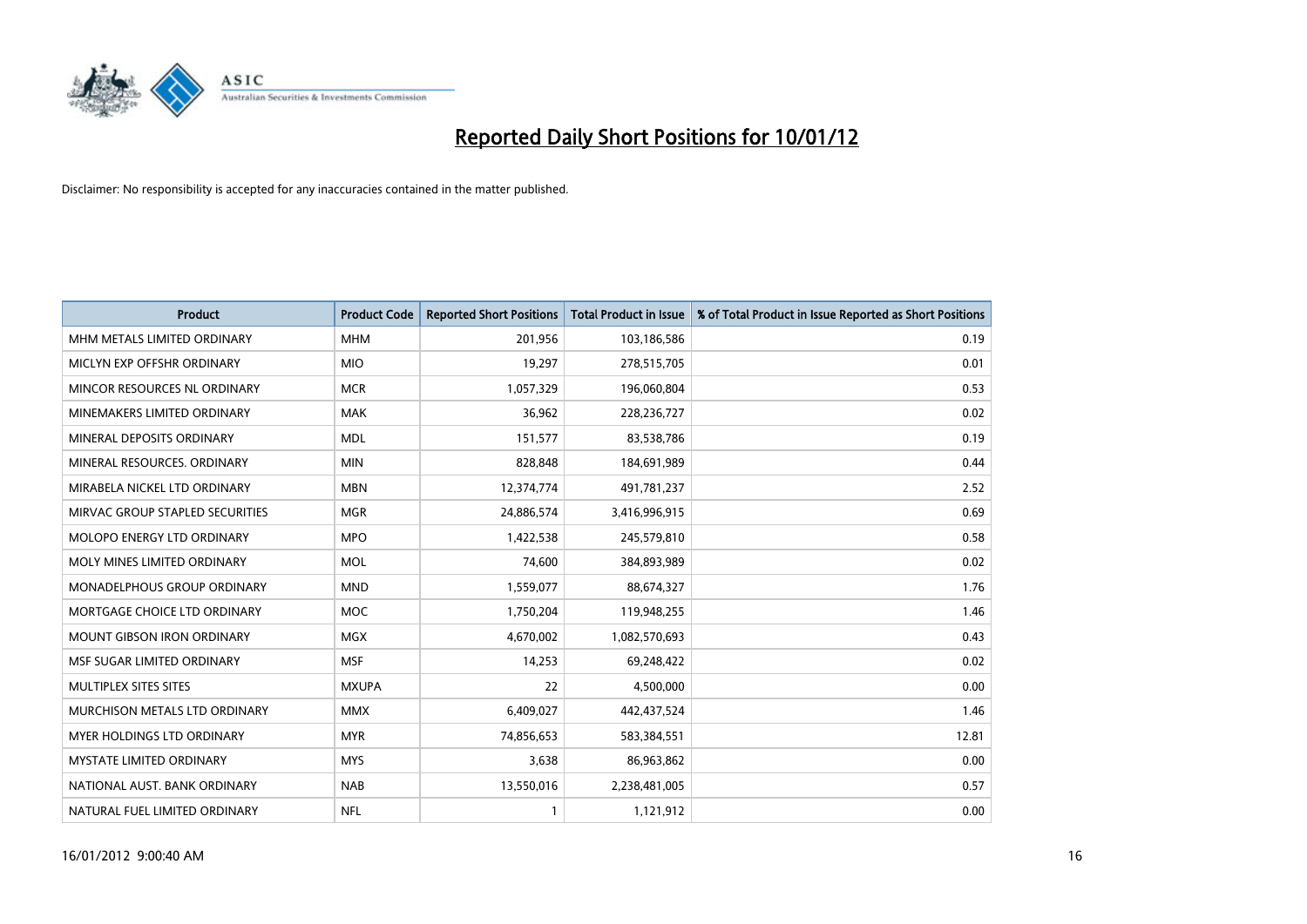

| <b>Product</b>                        | <b>Product Code</b> | <b>Reported Short Positions</b> | <b>Total Product in Issue</b> | % of Total Product in Issue Reported as Short Positions |
|---------------------------------------|---------------------|---------------------------------|-------------------------------|---------------------------------------------------------|
| NAVIGATOR RESOURCES ORDINARY          | <b>NAV</b>          | 500                             | 2,222,216,576                 | 0.00                                                    |
| NAVITAS LIMITED ORDINARY              | <b>NVT</b>          | 3,878,238                       | 375,318,628                   | 1.01                                                    |
| NEON ENERGY LIMITED ORDINARY          | <b>NEN</b>          | 60,970                          | 434,114,520                   | 0.01                                                    |
| NEPTUNE MARINE ORDINARY               | <b>NMS</b>          | 182,253                         | 1,748,545,632                 | 0.01                                                    |
| NEW HOPE CORPORATION ORDINARY         | <b>NHC</b>          | 120,457                         | 830,230,549                   | 0.01                                                    |
| NEWCREST MINING ORDINARY              | <b>NCM</b>          | 1,629,832                       | 765,849,811                   | 0.19                                                    |
| NEWS CORP A NON-VOTING CDI            | <b>NWSLV</b>        | 3,122,951                       | 1,683,902,570                 | 0.19                                                    |
| NEWS CORP B VOTING CDI                | <b>NWS</b>          | 2,775,013                       | 798,520,953                   | 0.35                                                    |
| NEXBIS LIMITED ORDINARY               | <b>NBS</b>          | 63,733                          | 798,356,704                   | 0.01                                                    |
| NEXTDC LIMITED ORDINARY               | <b>NXT</b>          | 2,142                           | 123,533,558                   | 0.00                                                    |
| NEXUS ENERGY LIMITED ORDINARY         | <b>NXS</b>          | 3,439,419                       | 1,326,821,159                 | 0.26                                                    |
| NIB HOLDINGS LIMITED ORDINARY         | <b>NHF</b>          | 207,708                         | 466,733,110                   | 0.04                                                    |
| NIDO PETROLEUM ORDINARY               | <b>NDO</b>          | 105,293                         | 1,389,163,151                 | 0.01                                                    |
| NOBLE MINERAL RES ORDINARY            | <b>NMG</b>          | 1,173,593                       | 523,312,570                   | 0.22                                                    |
| NORTHERN IRON LTD ORDINARY            | <b>NFE</b>          | 734,656                         | 369,980,113                   | 0.19                                                    |
| NRW HOLDINGS LIMITED ORDINARY         | <b>NWH</b>          | 768,432                         | 278,888,011                   | 0.27                                                    |
| NUCOAL RESOURCES NL ORDINARY          | <b>NCR</b>          | 12,697                          | 441,150,707                   | 0.00                                                    |
| NUFARM LIMITED ORDINARY               | <b>NUF</b>          | 3,959,528                       | 262,018,057                   | 1.51                                                    |
| OAKTON LIMITED ORDINARY               | <b>OKN</b>          | 599,113                         | 93,800,235                    | 0.64                                                    |
| OCEANAGOLD CORP. CHESS DEPOSITARY INT | <b>OGC</b>          | 871,330                         | 262,642,606                   | 0.33                                                    |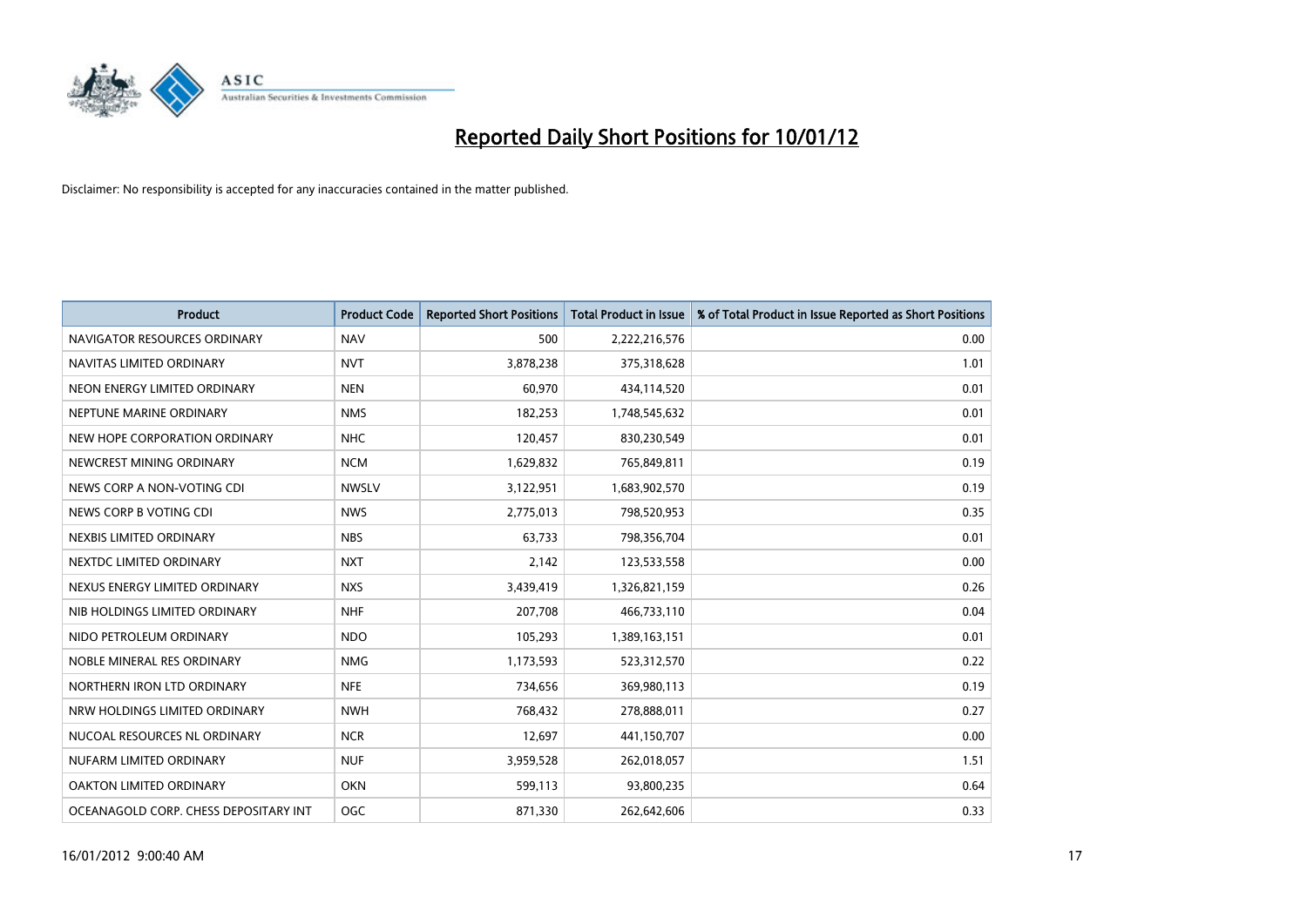

| <b>Product</b>                   | <b>Product Code</b> | <b>Reported Short Positions</b> | <b>Total Product in Issue</b> | % of Total Product in Issue Reported as Short Positions |
|----------------------------------|---------------------|---------------------------------|-------------------------------|---------------------------------------------------------|
| OCEANIA CAPITAL LTD ORDINARY     | <b>OCP</b>          | 2,500                           | 91,921,295                    | 0.00                                                    |
| OIL SEARCH LTD ORDINARY          | OSH                 | 9,895,894                       | 1,325,155,171                 | 0.75                                                    |
| OM HOLDINGS LIMITED ORDINARY     | OMH                 | 6,310,090                       | 504,105,150                   | 1.25                                                    |
| ONESTEEL LIMITED ORDINARY        | OST                 | 44,994,251                      | 1,342,393,583                 | 3.35                                                    |
| ORICA LIMITED ORDINARY           | ORI                 | 2,783,258                       | 365,007,037                   | 0.75                                                    |
| ORICA LIMITED STEP UP PREFERENCE | <b>ORIPB</b>        | 282,464                         | 5,000,000                     | 5.65                                                    |
| ORIGIN ENERGY ORDINARY           | <b>ORG</b>          | 1,934,593                       | 1,086,164,479                 | 0.18                                                    |
| OROCOBRE LIMITED ORDINARY        | <b>ORE</b>          | 84,124                          | 103,195,029                   | 0.08                                                    |
| OROTONGROUP LIMITED ORDINARY     | <b>ORL</b>          | 77,074                          | 40,880,902                    | 0.18                                                    |
| OTTO ENERGY LIMITED ORDINARY     | <b>OEL</b>          | 109,204                         | 1,138,290,071                 | 0.01                                                    |
| OZ MINERALS ORDINARY             | OZL                 | 9,237,985                       | 315,062,596                   | 2.92                                                    |
| PACIFIC BRANDS ORDINARY          | <b>PBG</b>          | 8,215,073                       | 912,915,695                   | 0.90                                                    |
| PALADIN ENERGY LTD ORDINARY      | <b>PDN</b>          | 21,414,872                      | 835,484,064                   | 2.57                                                    |
| PANAUST LIMITED ORDINARY         | <b>PNA</b>          | 13,078,088                      | 596,278,014                   | 2.20                                                    |
| PANORAMIC RESOURCES ORDINARY     | PAN                 | 922,056                         | 207,050,710                   | 0.45                                                    |
| PAPERLINX LIMITED ORDINARY       | <b>PPX</b>          | 1,504,266                       | 609,280,761                   | 0.25                                                    |
| PAPILLON RES LTD ORDINARY        | PIR                 | 741,058                         | 215,133,794                   | 0.34                                                    |
| PATTIES FOODS LTD ORDINARY       | PFL                 |                                 | 138,989,223                   | 0.00                                                    |
| PEET LIMITED ORDINARY            | <b>PPC</b>          | 87,664                          | 320,170,604                   | 0.03                                                    |
| PENINSULA ENERGY LTD ORDINARY    | <b>PEN</b>          | 1,493,377                       | 2,136,025,262                 | 0.07                                                    |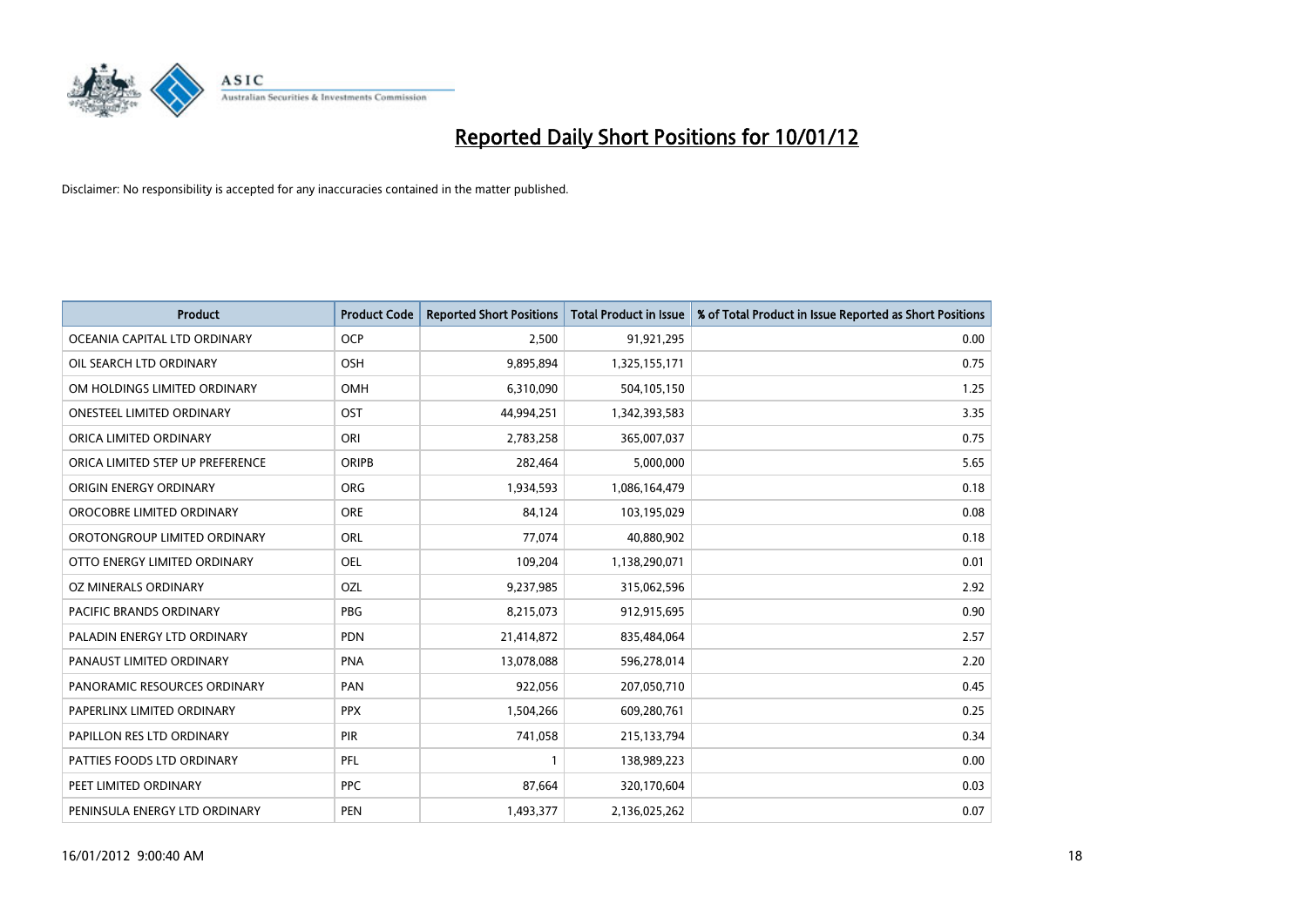

| <b>Product</b>                          | <b>Product Code</b> | <b>Reported Short Positions</b> | <b>Total Product in Issue</b> | % of Total Product in Issue Reported as Short Positions |
|-----------------------------------------|---------------------|---------------------------------|-------------------------------|---------------------------------------------------------|
| PERILYA LIMITED ORDINARY                | PEM                 | 2,897                           | 769,316,426                   | 0.00                                                    |
| PERPETUAL LIMITED ORDINARY              | <b>PPT</b>          | 2,434,581                       | 41,980,678                    | 5.80                                                    |
| PERSEUS MINING LTD ORDINARY             | PRU                 | 2,648,892                       | 455,827,088                   | 0.58                                                    |
| PETSEC ENERGY ORDINARY                  | <b>PSA</b>          | 223,332                         | 235,283,622                   | 0.09                                                    |
| PHARMAXIS LTD ORDINARY                  | <b>PXS</b>          | 2,056,336                       | 305,890,989                   | 0.67                                                    |
| PHOTON GROUP LTD ORDINARY               | <b>PGA</b>          | 250,510                         | 1,540,886,866                 | 0.02                                                    |
| PLATINUM ASSET ORDINARY                 | <b>PTM</b>          | 6,360,274                       | 561,347,878                   | 1.13                                                    |
| PLATINUM AUSTRALIA ORDINARY             | <b>PLA</b>          | 3,345,549                       | 442,130,039                   | 0.76                                                    |
| PLATINUM AUSTRALIA RIGHTS 24-JAN-12 DEF | <b>PLARA</b>        | 43,229                          | 45,338,004                    | 0.10                                                    |
| PLATINUM CAPITAL LTD ORDINARY           | <b>PMC</b>          |                                 | 165,756,878                   | 0.00                                                    |
| PMI GOLD CORP CDI 1:1                   | <b>PVM</b>          | 9,213                           | 51,990,417                    | 0.02                                                    |
| PMP LIMITED ORDINARY                    | <b>PMP</b>          | 28,855                          | 326,662,253                   | 0.01                                                    |
| PORT BOUVARD LIMITED ORDINARY           | PBD                 | 6,754                           | 593,868,295                   | 0.00                                                    |
| PREMIER INVESTMENTS ORDINARY            | <b>PMV</b>          | 819,031                         | 155,062,831                   | 0.52                                                    |
| PRIMA BIOMED LTD ORDINARY               | <b>PRR</b>          | 2,590,967                       | 1,041,704,654                 | 0.25                                                    |
| PRIMARY HEALTH CARE ORDINARY            | <b>PRY</b>          | 8,224,074                       | 500,336,679                   | 1.62                                                    |
| PRIME MEDIA GRP LTD ORDINARY            | PRT                 | 2                               | 366,330,303                   | 0.00                                                    |
| PRIMEAG AUSTRALIA ORDINARY              | PAG                 | 65,060                          | 266,394,444                   | 0.03                                                    |
| PROGEN PHARMACEUTIC ORDINARY            | PGL                 | 151,596                         | 24,709,097                    | 0.61                                                    |
| PROGRAMMED ORDINARY                     | <b>PRG</b>          | 532,985                         | 118,169,908                   | 0.43                                                    |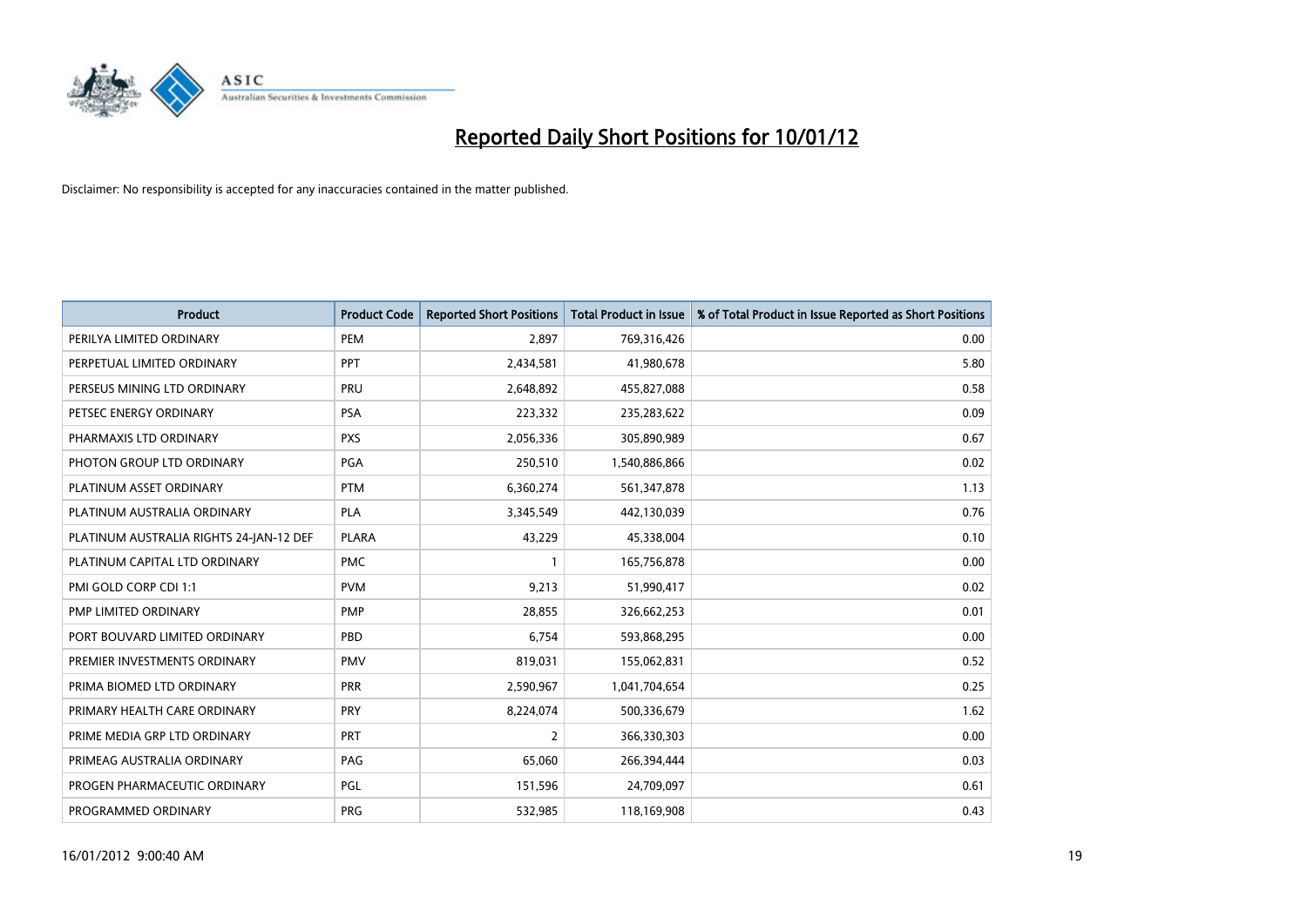

| <b>Product</b>                      | <b>Product Code</b> | <b>Reported Short Positions</b> | <b>Total Product in Issue</b> | % of Total Product in Issue Reported as Short Positions |
|-------------------------------------|---------------------|---------------------------------|-------------------------------|---------------------------------------------------------|
| PSIVIDA CORP CDI 1:1                | <b>PVA</b>          | 6,878                           | 8,866,773                     | 0.08                                                    |
| <b>QANTAS AIRWAYS ORDINARY</b>      | QAN                 | 32,491,249                      | 2,265,123,620                 | 1.45                                                    |
| OBE INSURANCE GROUP ORDINARY        | OBE                 | 26,062,940                      | 1,115,545,692                 | 2.31                                                    |
| OR NATIONAL LIMITED ORDINARY        | <b>ORN</b>          | 24,110,451                      | 2,440,000,000                 | 0.98                                                    |
| ORXPHARMA LTD ORDINARY              | <b>ORX</b>          | 495,416                         | 144,278,190                   | 0.34                                                    |
| <b>QUBE LOGISTICS HLDG ORDINARY</b> | <b>QUB</b>          | 3,254,434                       | 889,404,644                   | 0.37                                                    |
| RAMELIUS RESOURCES ORDINARY         | <b>RMS</b>          | 1,848,674                       | 335,775,519                   | 0.57                                                    |
| RAMSAY HEALTH CARE ORDINARY         | <b>RHC</b>          | 1,770,766                       | 202,081,252                   | 0.87                                                    |
| <b>RCR TOMLINSON ORDINARY</b>       | <b>RCR</b>          | 68.067                          | 133,475,516                   | 0.05                                                    |
| <b>REA GROUP ORDINARY</b>           | <b>REA</b>          | 368,901                         | 131,714,699                   | 0.27                                                    |
| RECKON LIMITED ORDINARY             | <b>RKN</b>          | 811,500                         | 132,839,672                   | 0.61                                                    |
| <b>RED 5 LIMITED ORDINARY</b>       | <b>RED</b>          | 3,752                           | 128,412,536                   | 0.00                                                    |
| <b>RED FORK ENERGY ORDINARY</b>     | <b>RFE</b>          | 7,696                           | 310,229,853                   | 0.00                                                    |
| REDBANK ENERGY LTD ORDINARY         | AEJ                 | 19                              | 786,287                       | 0.00                                                    |
| REED RESOURCES LTD ORDINARY         | <b>RDR</b>          | 1,473,855                       | 264,742,501                   | 0.56                                                    |
| <b>REGIS RESOURCES ORDINARY</b>     | <b>RRL</b>          | 1,151,911                       | 438,664,248                   | 0.26                                                    |
| RESMED INC CDI 10:1                 | <b>RMD</b>          | 6,412,293                       | 1,556,242,300                 | 0.41                                                    |
| RESOLUTE MINING ORDINARY            | <b>RSG</b>          | 3,222,084                       | 621,874,535                   | 0.53                                                    |
| <b>RESOURCE GENERATION ORDINARY</b> | <b>RES</b>          | 157,911                         | 262,895,652                   | 0.06                                                    |
| RETAIL FOOD GROUP ORDINARY          | <b>RFG</b>          | 3,773                           | 108,229,282                   | 0.00                                                    |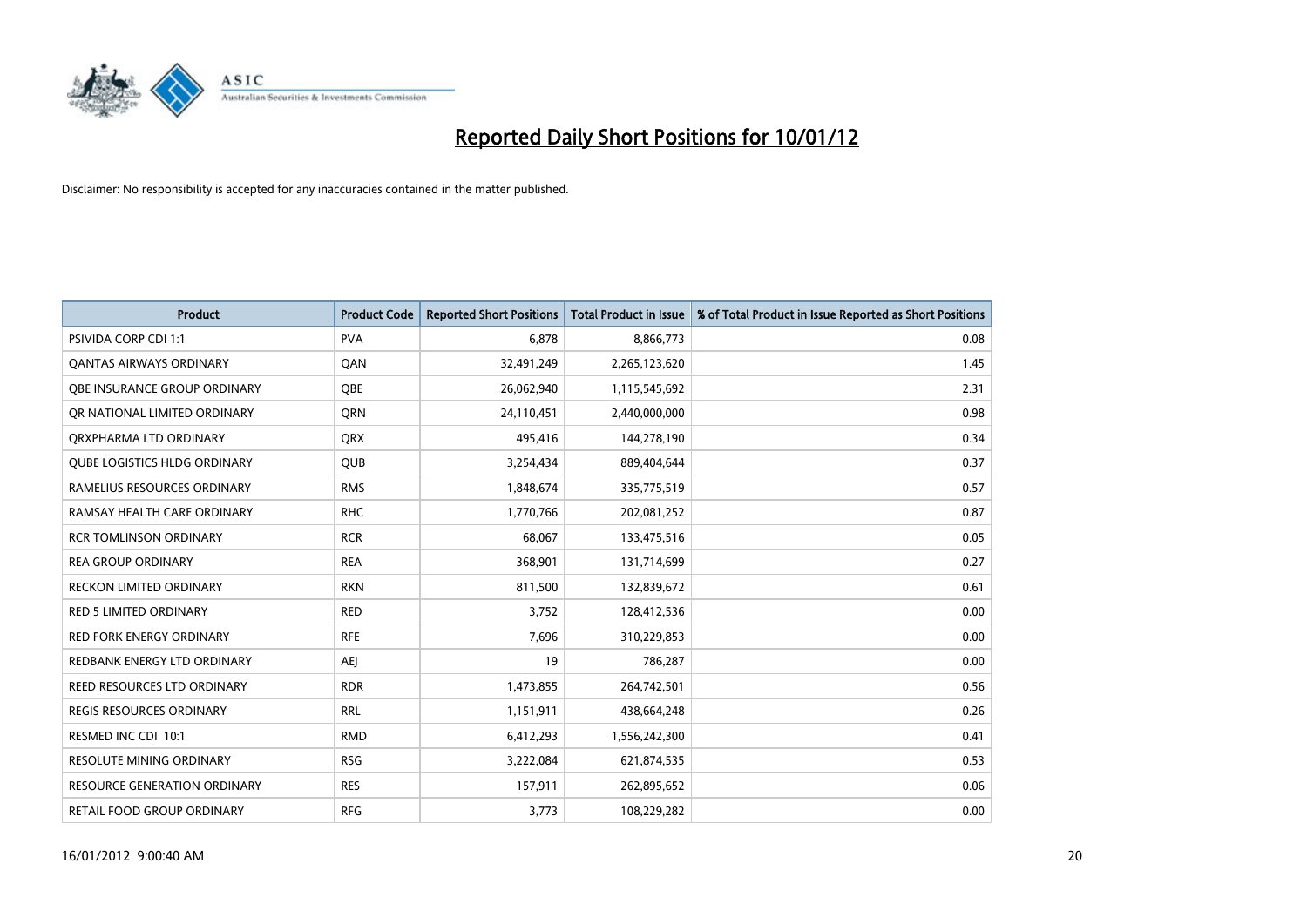

| <b>Product</b>                | <b>Product Code</b> | <b>Reported Short Positions</b> | <b>Total Product in Issue</b> | % of Total Product in Issue Reported as Short Positions |
|-------------------------------|---------------------|---------------------------------|-------------------------------|---------------------------------------------------------|
| REVERSE CORP LIMITED ORDINARY | <b>REF</b>          | 35,041                          | 92,382,175                    | 0.04                                                    |
| REX MINERALS LIMITED ORDINARY | <b>RXM</b>          | 1,112,884                       | 153,635,519                   | 0.73                                                    |
| RHG LIMITED ORDINARY          | <b>RHG</b>          | 31,776                          | 308,483,177                   | 0.01                                                    |
| <b>RIALTO ENERGY ORDINARY</b> | <b>RIA</b>          | 193,559                         | 375,006,264                   | 0.05                                                    |
| RIO TINTO LIMITED ORDINARY    | <b>RIO</b>          | 30,274,926                      | 435,758,720                   | 6.95                                                    |
| RIVERCITY MOTORWAY STAPLED    | <b>RCY</b>          | 132,000                         | 957,010,115                   | 0.01                                                    |
| ROC OIL COMPANY ORDINARY      | <b>ROC</b>          | 2,995,015                       | 682,506,352                   | 0.44                                                    |
| ROYAL WOLF HOLDINGS ORDINARY  | <b>RWH</b>          | 60.000                          | 100,387,052                   | 0.06                                                    |
| SAI GLOBAL LIMITED ORDINARY   | SAI                 | 1,774,062                       | 202,263,251                   | 0.86                                                    |
| SALMAT LIMITED ORDINARY       | <b>SLM</b>          | 482,031                         | 159,802,174                   | 0.29                                                    |
| SAMSON OIL & GAS LTD ORDINARY | <b>SSN</b>          | 1,430,536                       | 1,750,549,320                 | 0.07                                                    |
| SANDFIRE RESOURCES ORDINARY   | <b>SFR</b>          | 1,884,651                       | 150,946,635                   | 1.25                                                    |
| <b>SANTOS LTD ORDINARY</b>    | <b>STO</b>          | 11,725,166                      | 941,924,853                   | 1.25                                                    |
| SARACEN MINERAL ORDINARY      | <b>SAR</b>          | 3,388,293                       | 593,993,240                   | 0.57                                                    |
| SEDGMAN LIMITED ORDINARY      | <b>SDM</b>          | 334,252                         | 212,215,619                   | 0.15                                                    |
| SEEK LIMITED ORDINARY         | <b>SEK</b>          | 17,314,697                      | 337,101,307                   | 5.11                                                    |
| SELECT HARVESTS ORDINARY      | <b>SHV</b>          | 37,529                          | 56,392,664                    | 0.07                                                    |
| SENETAS CORPORATION ORDINARY  | <b>SEN</b>          | 756,999                         | 463,105,195                   | 0.16                                                    |
| SENEX ENERGY LIMITED ORDINARY | <b>SXY</b>          | 524,405                         | 921,302,416                   | 0.05                                                    |
| SERVCORP LIMITED ORDINARY     | SRV                 | 26,183                          | 98,440,807                    | 0.03                                                    |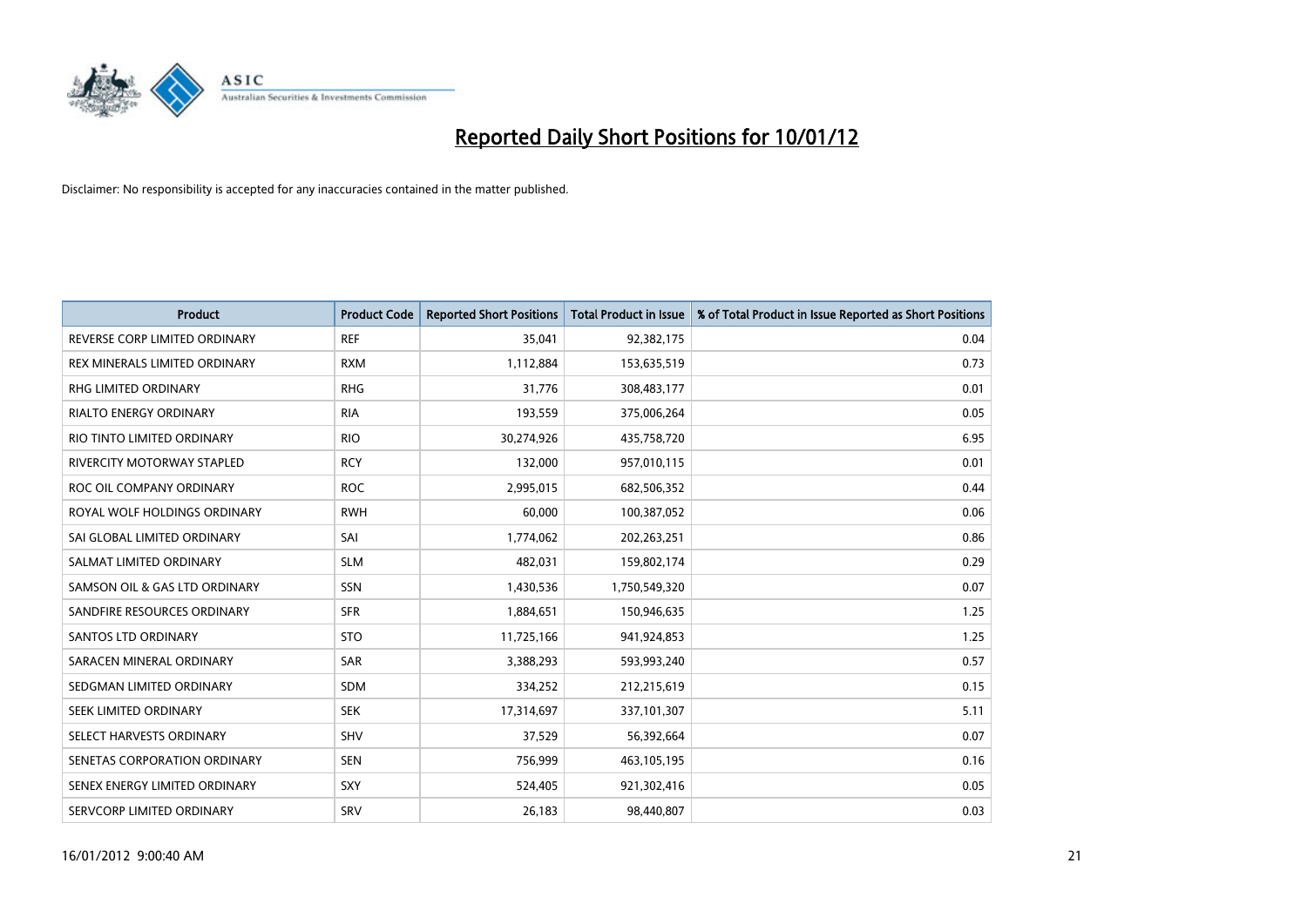

| <b>Product</b>                           | <b>Product Code</b> | <b>Reported Short Positions</b> | <b>Total Product in Issue</b> | % of Total Product in Issue Reported as Short Positions |
|------------------------------------------|---------------------|---------------------------------|-------------------------------|---------------------------------------------------------|
| SERVICE STREAM ORDINARY                  | <b>SSM</b>          | 344,663                         | 283,418,867                   | 0.12                                                    |
| SEVEN GROUP HOLDINGS CONV. RED. PREF.    | <b>SVWPA</b>        | 93,077                          | 4,963,640                     | 1.88                                                    |
| SEVEN GROUP HOLDINGS ORDINARY            | <b>SVW</b>          | 894,165                         | 306,410,281                   | 0.29                                                    |
| SEVEN WEST MEDIA LTD ORDINARY            | <b>SWM</b>          | 3,301,093                       | 645,719,542                   | 0.50                                                    |
| SIGMA PHARMACEUTICAL ORDINARY            | <b>SIP</b>          | 12,491,911                      | 1,178,626,572                 | 1.06                                                    |
| SILEX SYSTEMS ORDINARY                   | <b>SLX</b>          | 564,375                         | 170,133,997                   | 0.32                                                    |
| SILVER LAKE RESOURCE ORDINARY            | <b>SLR</b>          | 348,677                         | 220,264,064                   | 0.17                                                    |
| SIMS METAL MGMT LTD ORDINARY             | SGM                 | 4,266,335                       | 206,338,686                   | 2.05                                                    |
| SINGAPORE TELECOMM. CHESS DEPOSITARY INT | <b>SGT</b>          | 6,281,920                       | 193,216,752                   | 3.23                                                    |
| SIRIUS RESOURCES NL ORDINARY             | <b>SIR</b>          | 82,500                          | 150,934,586                   | 0.05                                                    |
| SKILLED GROUP LTD ORDINARY               | <b>SKE</b>          | 40,560                          | 233,403,776                   | 0.01                                                    |
| SMS MANAGEMENT, ORDINARY                 | <b>SMX</b>          | 350,895                         | 68,290,180                    | 0.51                                                    |
| SONIC HEALTHCARE ORDINARY                | <b>SHL</b>          | 5,479,763                       | 389,969,875                   | 1.41                                                    |
| SOUL PATTINSON (W.H) ORDINARY            | SOL                 | 2,039                           | 239,395,320                   | 0.00                                                    |
| SOUTH BOULDER MINES ORDINARY             | <b>STB</b>          | 124,609                         | 91,585,688                    | 0.13                                                    |
| SP AUSNET STAPLED SECURITIES             | <b>SPN</b>          | 2,441,120                       | 2,896,219,682                 | 0.08                                                    |
| SPARK INFRASTRUCTURE STAPLED NOTE & UNIT | SKI                 | 19,014,093                      | 1,326,734,264                 | 1.43                                                    |
| SPDR 200 FUND ETF UNITS                  | <b>STW</b>          | 8                               | 51,878,556                    | 0.00                                                    |
| SPECIALTY FASHION ORDINARY               | <b>SFH</b>          | 794,805                         | 192,086,121                   | 0.41                                                    |
| SPOTLESS GROUP LTD ORDINARY              | <b>SPT</b>          | 1,007,893                       | 265,454,407                   | 0.38                                                    |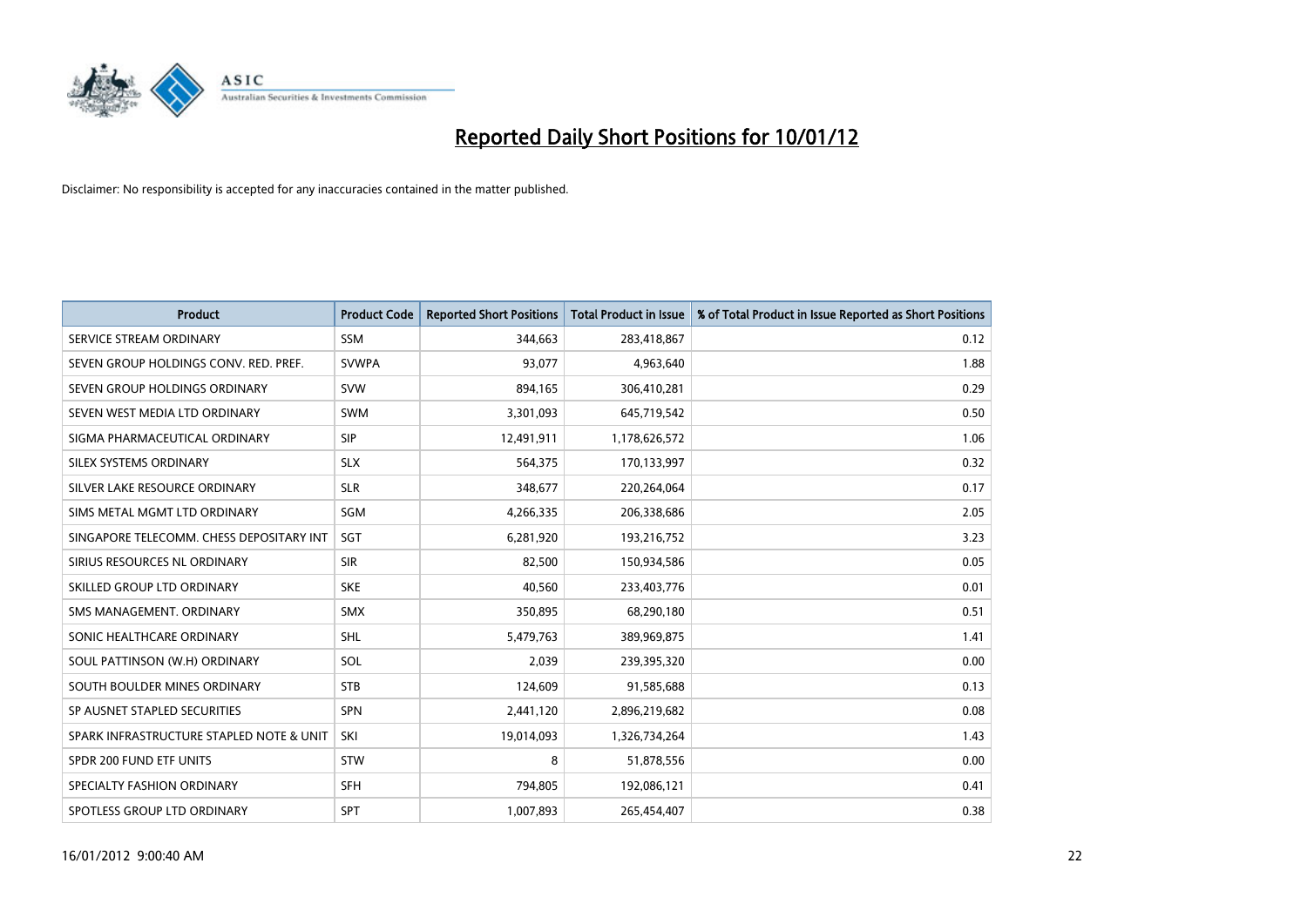

| <b>Product</b>                   | <b>Product Code</b> | <b>Reported Short Positions</b> | <b>Total Product in Issue</b> | % of Total Product in Issue Reported as Short Positions |
|----------------------------------|---------------------|---------------------------------|-------------------------------|---------------------------------------------------------|
| ST BARBARA LIMITED ORDINARY      | <b>SBM</b>          | 6,284,445                       | 325,615,389                   | 1.96                                                    |
| STANMORE COAL LTD ORDINARY       | <b>SMR</b>          | 17,231                          | 146,373,973                   | 0.01                                                    |
| STARPHARMA HOLDINGS ORDINARY     | SPL                 | 1,759,238                       | 280,635,325                   | 0.62                                                    |
| STH AMERICAN COR LTD ORDINARY    | SAY                 | 9,200                           | 257,785,604                   | 0.00                                                    |
| STHN CROSS MEDIA ORDINARY        | <b>SXL</b>          | 2,634,907                       | 705,766,444                   | 0.39                                                    |
| STOCKLAND UNITS/ORD STAPLED      | SGP                 | 29,754,962                      | 2,316,449,153                 | 1.28                                                    |
| STRAITS RES LTD. ORDINARY        | <b>SRO</b>          | 494,059                         | 324,796,141                   | 0.15                                                    |
| STW COMMUNICATIONS ORDINARY      | SGN                 | 283,689                         | 362,809,851                   | 0.07                                                    |
| SUNCORP GROUP LTD ORDINARY       | <b>SUN</b>          | 11,490,494                      | 1,286,600,980                 | 0.87                                                    |
| SUNDANCE ENERGY ORDINARY         | <b>SEA</b>          | 129,045                         | 277,098,474                   | 0.05                                                    |
| SUNDANCE RESOURCES ORDINARY      | <b>SDL</b>          | 6,291,826                       | 2,923,322,169                 | 0.21                                                    |
| SUNLAND GROUP LTD ORDINARY       | <b>SDG</b>          | 26,203                          | 201,578,526                   | 0.01                                                    |
| SUPER RET REP LTD ORDINARY       | <b>SUL</b>          | 2,867,583                       | 194,754,593                   | 1.46                                                    |
| SWICK MINING ORDINARY            | <b>SWK</b>          | 1,548                           | 237,024,970                   | 0.00                                                    |
| SYD AIRPORT STAPLED US PROHIBIT. | <b>SYD</b>          | 4,417,083                       | 1,861,210,782                 | 0.21                                                    |
| SYMEX HOLDINGS ORDINARY          | <b>SYM</b>          | 6,633                           | 191,593,493                   | 0.00                                                    |
| TABCORP HOLDINGS LTD ORDINARY    | <b>TAH</b>          | 4,932,395                       | 712,805,880                   | 0.68                                                    |
| TALENT2 INTERNATION ORDINARY     | <b>TWO</b>          | 4,305                           | 147,403,701                   | 0.00                                                    |
| TANAMI GOLD NL ORDINARY          | <b>TAM</b>          | 150,121                         | 260,997,677                   | 0.06                                                    |
| TAP OIL LIMITED ORDINARY         | <b>TAP</b>          | 3,169,708                       | 240,995,311                   | 1.33                                                    |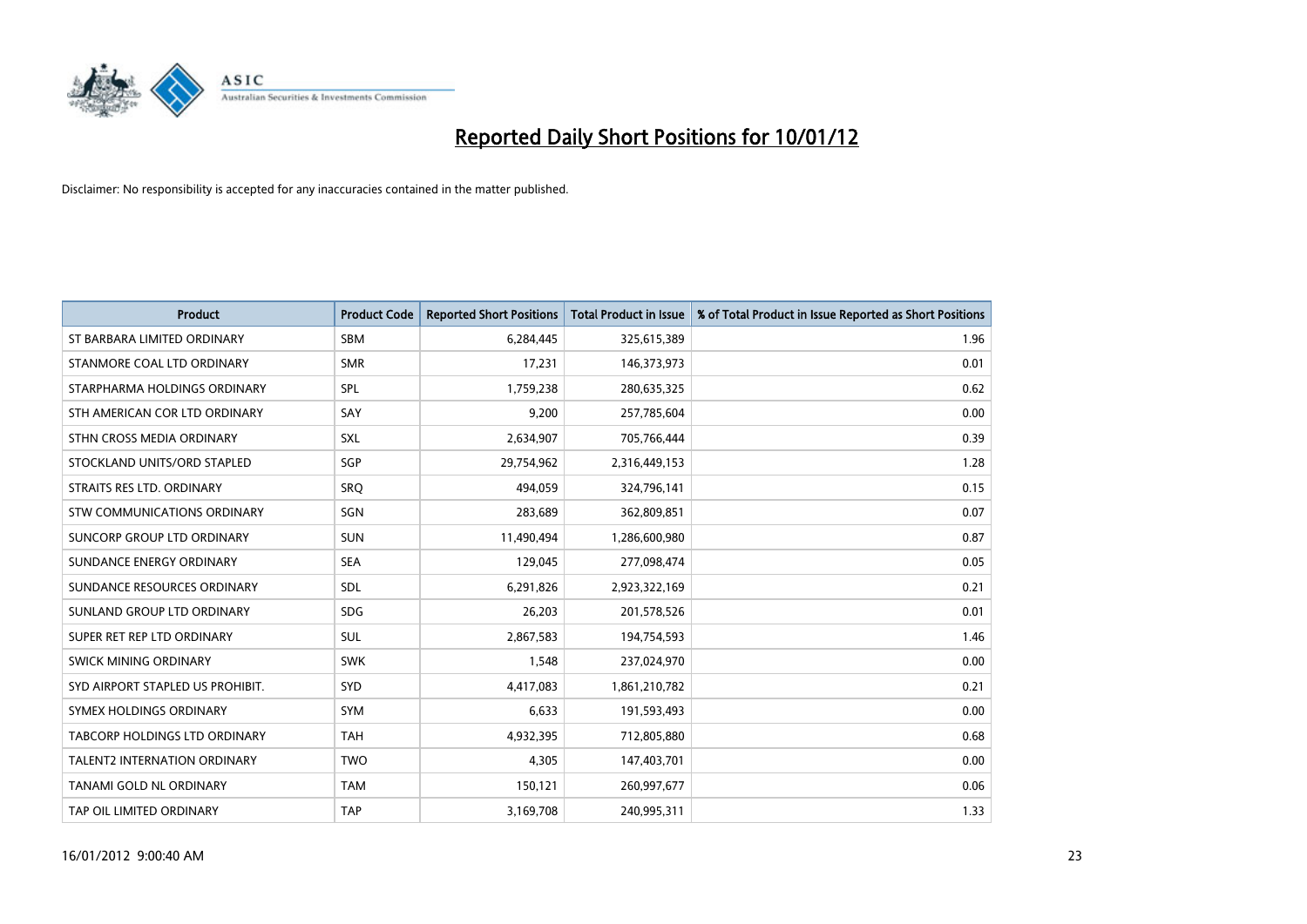

| <b>Product</b>                       | <b>Product Code</b> | <b>Reported Short Positions</b> | <b>Total Product in Issue</b> | % of Total Product in Issue Reported as Short Positions |
|--------------------------------------|---------------------|---------------------------------|-------------------------------|---------------------------------------------------------|
| TASSAL GROUP LIMITED ORDINARY        | <b>TGR</b>          | 97,692                          | 146,304,404                   | 0.06                                                    |
| TATTS GROUP LTD ORDINARY             | <b>TTS</b>          | 14,964,064                      | 1,340,758,701                 | 1.11                                                    |
| TELECOM CORPORATION ORDINARY         | <b>TEL</b>          | 10,399,947                      | 1,925,409,580                 | 0.52                                                    |
| TELSTRA CORPORATION. ORDINARY        | <b>TLS</b>          | 59,432,339                      | 12,443,074,357                | 0.48                                                    |
| TEN NETWORK HOLDINGS ORDINARY        | <b>TEN</b>          | 52,730,423                      | 1,045,236,720                 | 5.04                                                    |
| TERANGA GOLD CORP CDI 1:1            | <b>TGZ</b>          | 96,615                          | 156,699,787                   | 0.05                                                    |
| TEXON PETROLEUM LTD ORDINARY         | <b>TXN</b>          | 21,950                          | 242,539,848                   | 0.01                                                    |
| TFS CORPORATION LTD ORDINARY         | <b>TFC</b>          | 84,096                          | 279,621,829                   | 0.03                                                    |
| THAKRAL HOLDINGS GRP ORDINARY/UNIT   | <b>THG</b>          | $\overline{2}$                  | 585,365,014                   | 0.00                                                    |
| THE REJECT SHOP ORDINARY             | <b>TRS</b>          | 1,659,504                       | 26,071,170                    | 6.35                                                    |
| THOR MINING PLC CHESS DEPOSITARY 1:1 | <b>THR</b>          | 2,307                           | 222,489,120                   | 0.00                                                    |
| THORN GROUP LIMITED ORDINARY         | <b>TGA</b>          | 50,850                          | 146,091,970                   | 0.02                                                    |
| <b>TIGER RESOURCES ORDINARY</b>      | <b>TGS</b>          | 1,815,044                       | 671,110,549                   | 0.25                                                    |
| <b>TISHMAN SPEYER UNITS</b>          | <b>TSO</b>          | 121,152                         | 338,440,904                   | 0.03                                                    |
| TNG LIMITED ORDINARY                 | <b>TNG</b>          | 4,321                           | 284,803,062                   | 0.00                                                    |
| TOLL HOLDINGS LTD ORDINARY           | <b>TOL</b>          | 23,524,592                      | 717,133,875                   | 3.27                                                    |
| TORO ENERGY LIMITED ORDINARY         | <b>TOE</b>          | 35,404                          | 975,436,676                   | 0.00                                                    |
| TOWER LIMITED ORDINARY               | <b>TWR</b>          | 702,519                         | 265,176,580                   | 0.26                                                    |
| TOX FREE SOLUTIONS ORDINARY          | <b>TOX</b>          | 14,801                          | 111,130,608                   | 0.01                                                    |
| TPG TELECOM LIMITED ORDINARY         | <b>TPM</b>          | 3,557,971                       | 793,808,141                   | 0.44                                                    |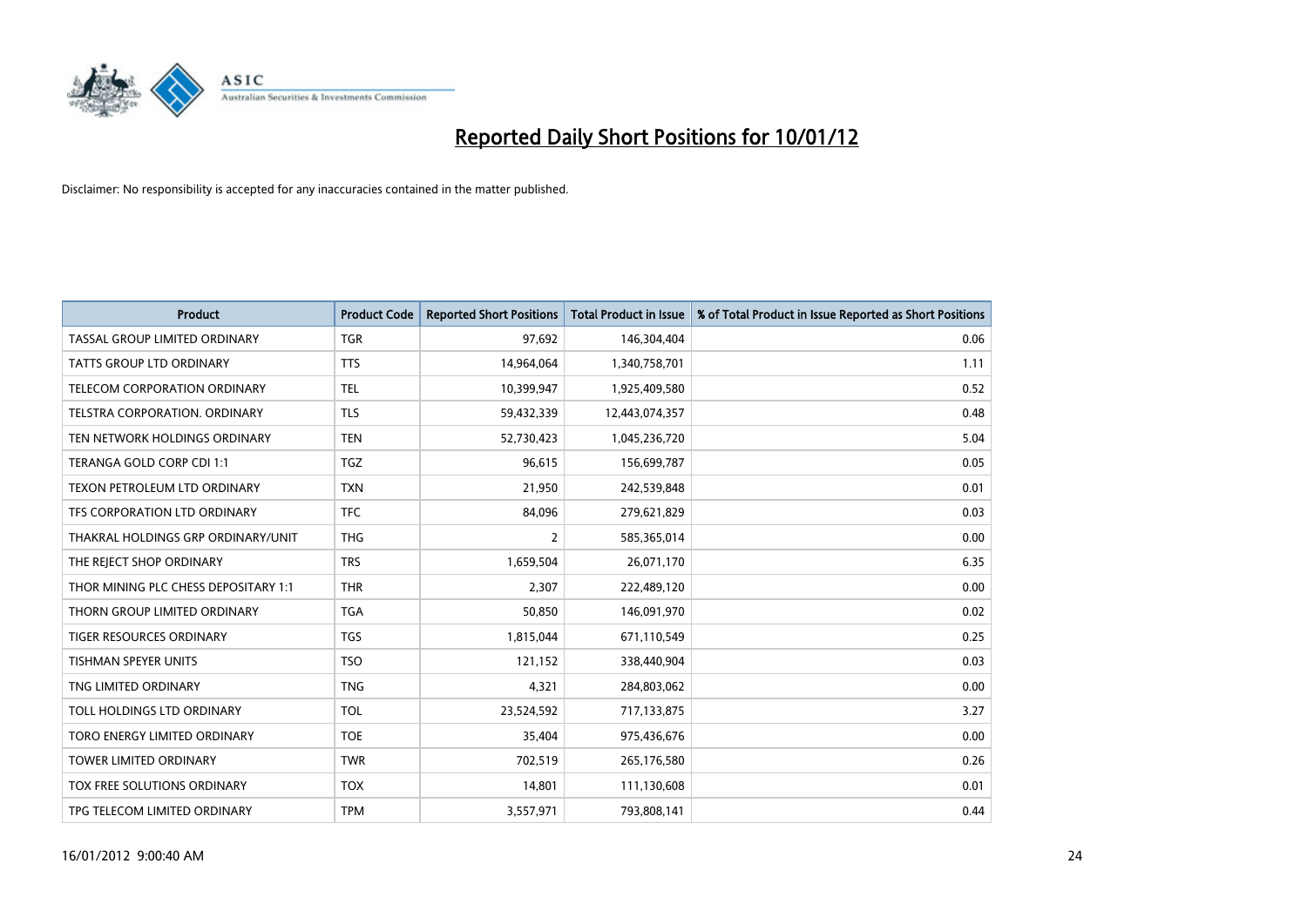

| <b>Product</b>                       | <b>Product Code</b> | <b>Reported Short Positions</b> | <b>Total Product in Issue</b> | % of Total Product in Issue Reported as Short Positions |
|--------------------------------------|---------------------|---------------------------------|-------------------------------|---------------------------------------------------------|
| <b>TRADE ME GROUP ORDINARY</b>       | <b>TME</b>          | 399,000                         | 395,745,510                   | 0.10                                                    |
| TRANSFIELD SERVICES ORDINARY         | <b>TSE</b>          | 3,641,286                       | 546,763,410                   | 0.65                                                    |
| TRANSPACIFIC INDUST, ORDINARY        | <b>TPI</b>          | 7,644,862                       | 1,578,209,025                 | 0.48                                                    |
| TRANSURBAN GROUP TRIPLE STAPLED SEC. | <b>TCL</b>          | 6,049,239                       | 1,451,447,154                 | 0.41                                                    |
| TREASURY WINE ESTATE ORDINARY        | <b>TWE</b>          | 14,555,406                      | 647,227,144                   | 2.24                                                    |
| TRINITY GROUP STAPLED SECURITIES     | <b>TCQ</b>          | 3,419                           | 193,235,631                   | 0.00                                                    |
| TROY RESOURCES LTD ORDINARY          | <b>TRY</b>          | 62,459                          | 88,608,823                    | 0.06                                                    |
| UGL LIMITED ORDINARY                 | UGL                 | 4,215,389                       | 166,315,038                   | 2.51                                                    |
| UNILIFE CORPORATION CDI 6:1          | <b>UNS</b>          | 211,168                         | 261,003,756                   | 0.08                                                    |
| UXC LIMITED ORDINARY                 | <b>UXC</b>          | 2,142                           | 306,933,250                   | 0.00                                                    |
| <b>VDM GROUP LIMITED ORDINARY</b>    | <b>VMG</b>          | 11,116                          | 932,493,835                   | 0.00                                                    |
| <b>VENTNOR RES LTD ORDINARY</b>      | <b>VRX</b>          | 3,511                           | 43,310,087                    | 0.01                                                    |
| <b>VENTURE MINERALS ORDINARY</b>     | <b>VMS</b>          | 359,584                         | 221,093,592                   | 0.15                                                    |
| <b>VIEW RESOURCES LTD ORDINARY</b>   | <b>VRE</b>          | 1,760                           | 881,953,670                   | 0.00                                                    |
| <b>VIRGIN AUS HLDG LTD ORDINARY</b>  | <b>VAH</b>          | 21,095,988                      | 2,210,197,600                 | 0.95                                                    |
| <b>VITA GROUP LTD ORDINARY</b>       | <b>VTG</b>          | 75,190                          | 142,499,800                   | 0.05                                                    |
| VITERRA INC CDI 1:1                  | <b>VTA</b>          | 3,828                           | 68,629,939                    | 0.01                                                    |
| <b>WATPAC LIMITED ORDINARY</b>       | <b>WTP</b>          | 16,461                          | 185,160,973                   | 0.00                                                    |
| <b>WDS LIMITED ORDINARY</b>          | <b>WDS</b>          | 701                             | 144,740,614                   | 0.00                                                    |
| <b>WEBIET LIMITED ORDINARY</b>       | <b>WEB</b>          | 56,074                          | 72,914,803                    | 0.08                                                    |